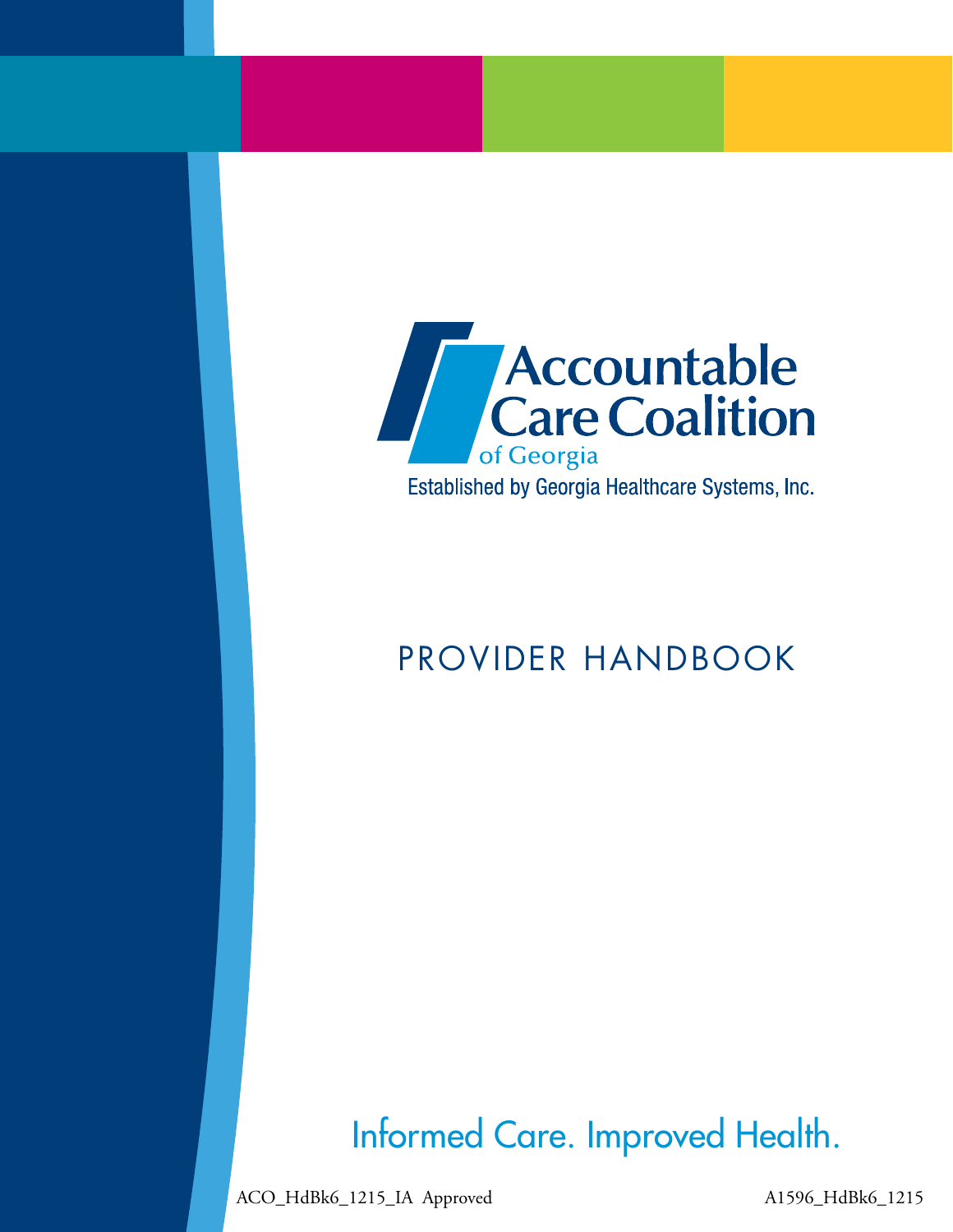

# Table of Contents

| Chapter 1     | Informed Care. Improved Health2 |
|---------------|---------------------------------|
| Chapter 2     |                                 |
| Chapter 3     | Provider Engagement  10         |
| Chapter 4     | Care Coordination Program 16    |
| $Chapter$ $5$ | Reporting and Analytics22       |
| Chapter 6     | Quality Improvement Program 24  |
| Chapter 7     | Compliance Program28            |
| Chapter 8     | Governance and Leadership 34    |
| Appendix      |                                 |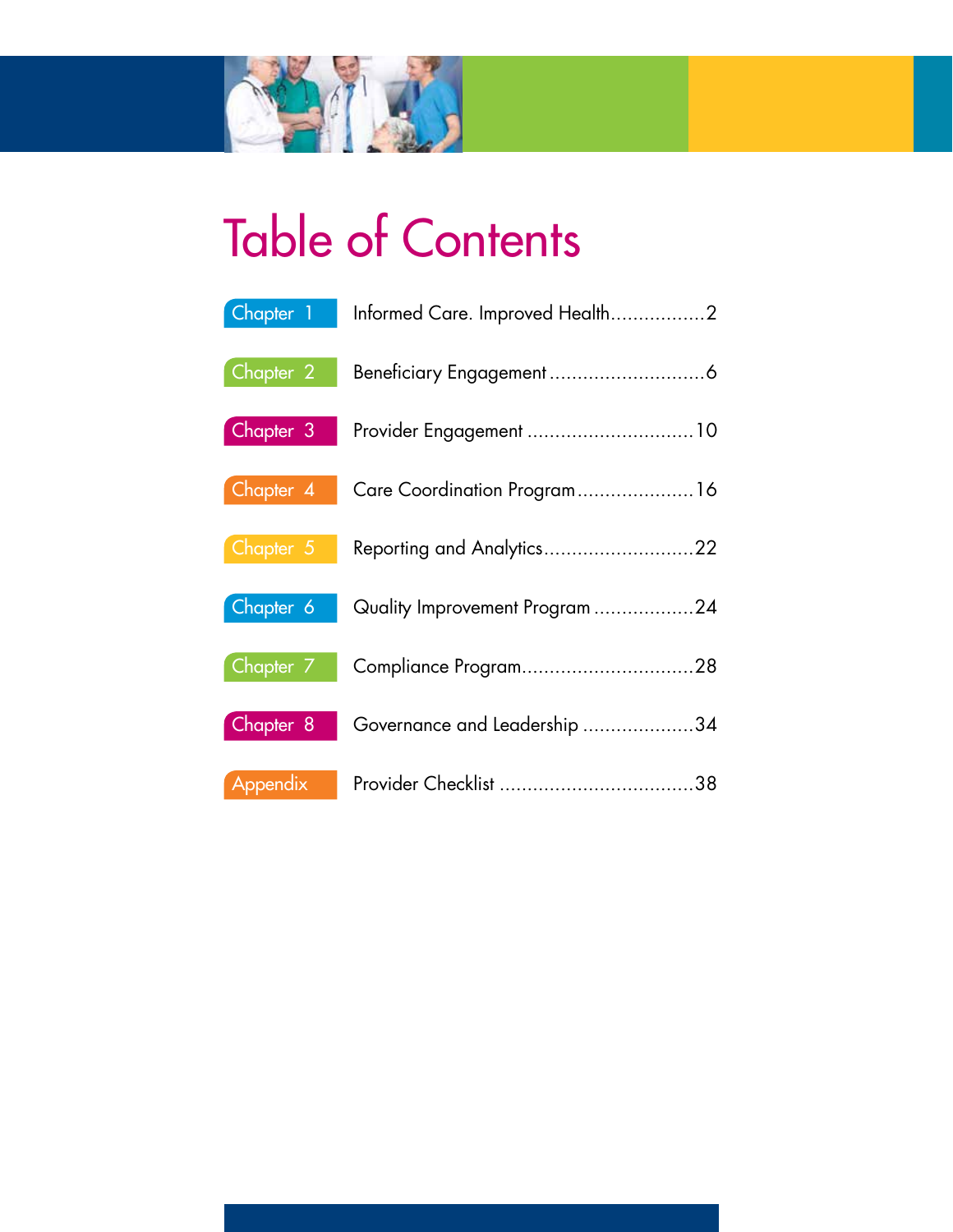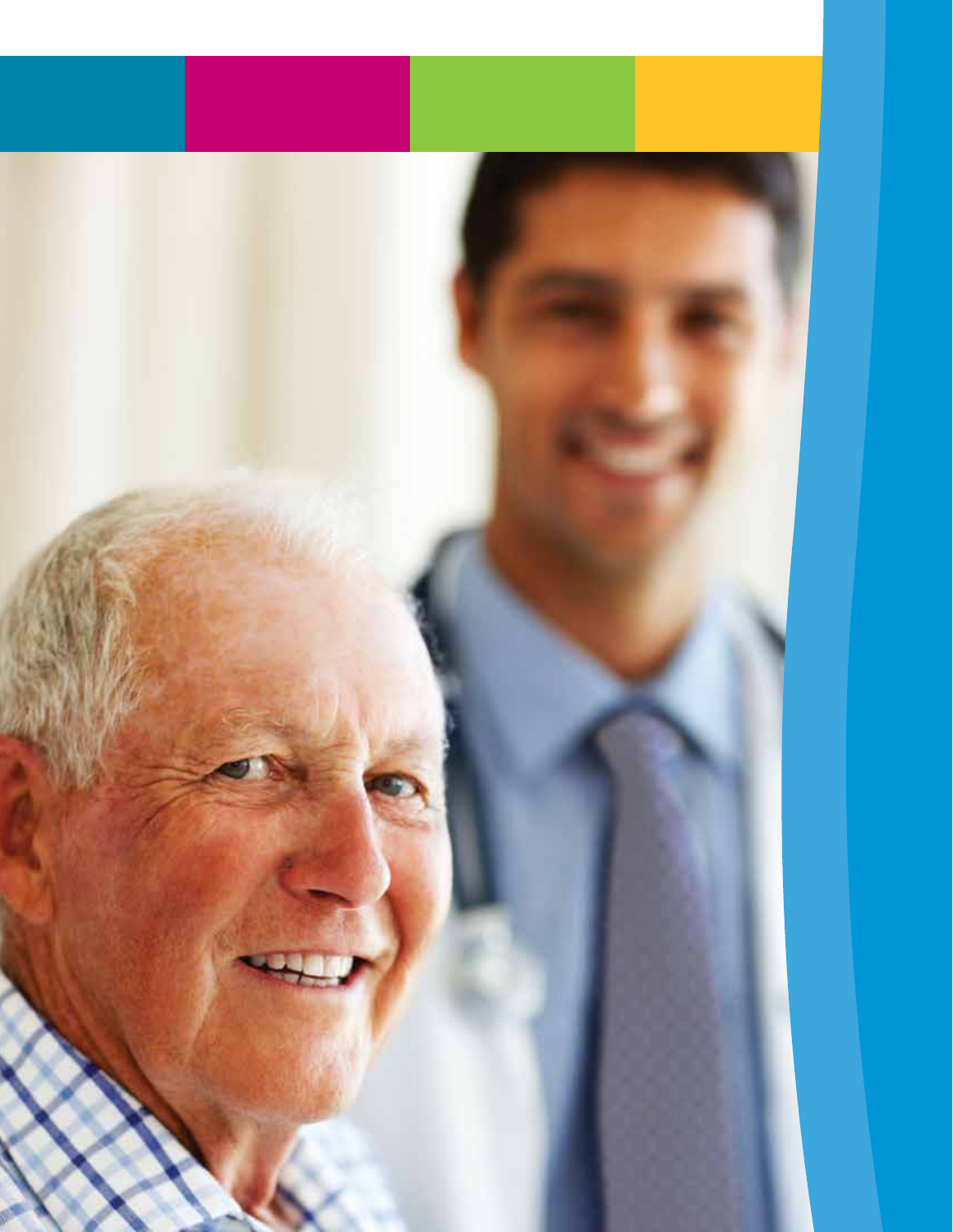

# Chapter 1 Informed Care. Improved Health.

# Helping You Provide Improved Care

You are unique. Staying current with your patients, especially those who are chronically ill, is a constant challenge. We want to help you positively impact the lives of your patients who are assigned to the Medicare Shared Savings Program Accountable Care Organization (ACO) each day by contributing to high quality care and improved health while focusing on lowering healthcare costs. Together, we will grow and lead in the co-development of improved care solutions. We work closely with you while supporting your approach to caring for your patients.

Partnership to us means building together locally. Putting together the pieces of the puzzle in a unique way, we respect where you are in the evolution of your practice. The ACO is designed to reinforce your best efforts by providing a framework for care coordination, added clinical support and new resources to close gaps in care coordination for the patients assigned to the ACO – beneficiaries with Original Medicare often referred to as "Medicare Fee-for-Service beneficiaries" (beneficiaries).

We work closely with you to develop solutions that enhance and complement the unique needs of your practice and patients who are assigned to the ACO. Building together is what sets us apart.

We expect this to lead not only to improved outcomes and an improved experience, but also to lower costs, which are achieved — not by reducing care but by providing it more effectively.

### What is an Accountable Care Organization (ACO)?

An ACO is a group of doctors, hospitals, and other healthcare providers and suppliers who come together voluntarily to coordinate care for the people they serve. Our ACO has entered in to a contract with the Centers for Medicare & Medicaid Services (CMS) to participate in the Medicare Shared Savings Program (Shared Savings Program).

An ACO is neither a Medicare Advantage plan nor a Health Maintenance Organization (HMO), nor does the ACO affect a beneficiary's Medicare Supplement coverage. An ACO is not an insurance plan nor does it provide insurance coverage. Prior Authorizations are not part of this model. Even while assigned to the ACO, beneficiaries may see any doctor who accepts Original Medicare. Simply put, there is no change to Medicare benefits whether a person uses a provider participating in the ACO or not.

Additionally, there will be no change to Medicare service, coverage, or claims payment processes for beneficiaries treated by participating ACO providers. CMS will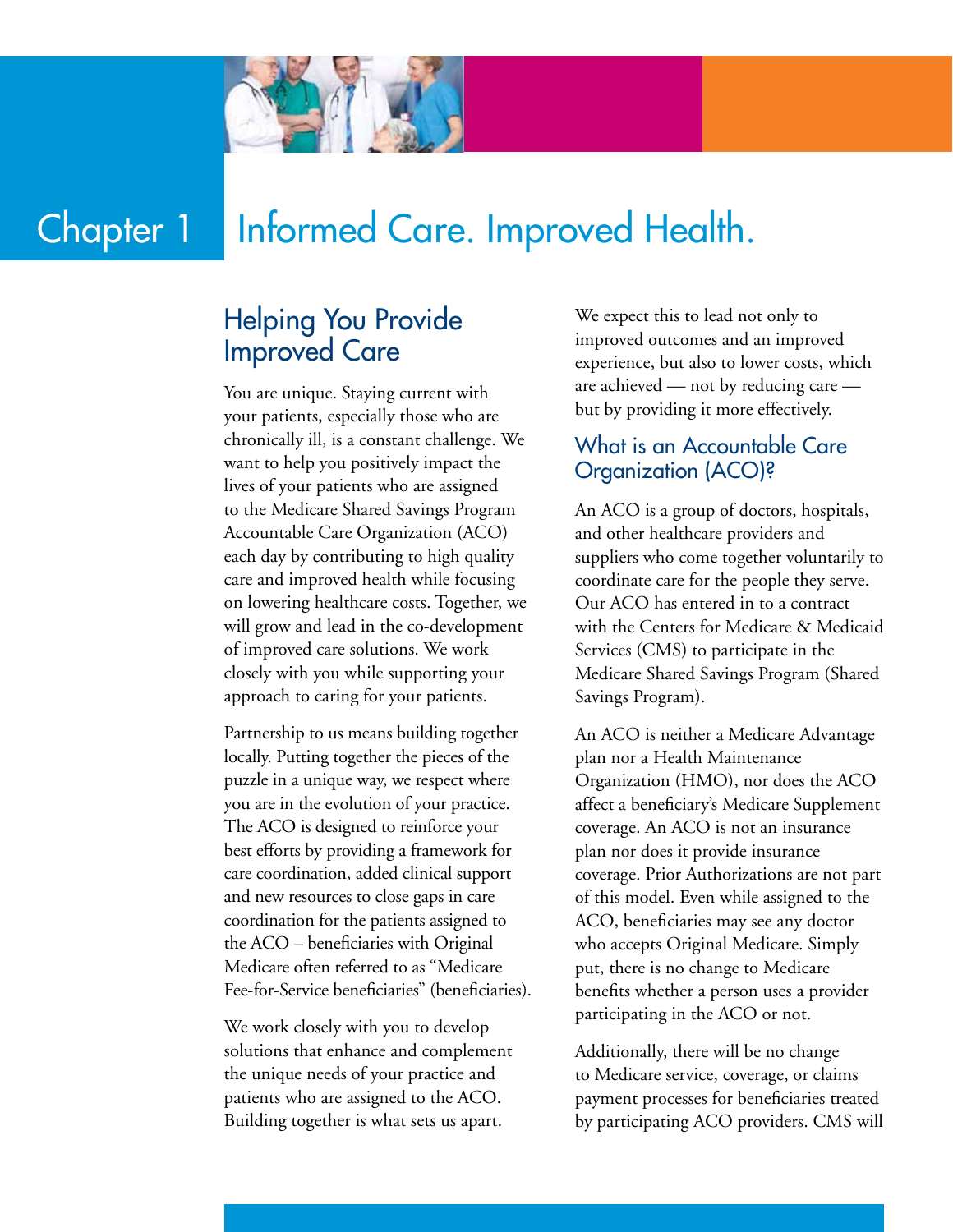continue to be solely responsible for these processes. However, CMS will compare healthcare expenses associated with these beneficiaries relative to a three-year historic cost benchmark. If beneficiary expenses are less than the historic amount — and quality of care standards are met — CMS will retroactively share these savings with the ACO.

CMS created the Shared Savings Program to achieve a three-part aim:

- 1. **Improved overall care** in a safe environment, equitable to all who seek it, and always available when needed.
- 2. **Improved health** accomplished through the practice of proactive, preventive medicine and care coordination.
- 3. **Lower per-capita cost** aimed at reducing the upward trend of medical costs associated with the Original Medicare population.

To ensure that savings are accompanied by improved care, CMS will track data for the ACO-assigned population through reports submitted by the ACO and from other sources. All information will remain HIPAA compliant and will be monitored by the ACO Compliance Program (see Chapter 7).

## Who is Collaborative Health Systems?

In today's fast-paced market, providers around the country are faced with enormous challenges. Cultural and

organizational fit can make or break an ACO.

Collaborative Health Systems (CHS) is accessible and transparent. Together we will embrace an entrepreneurial culture necessary to fundamentally alter the economics and quality of healthcare. CHS will support the ACO with services ranging from health information analytics to care coordination and administrative support. CHS is a wholly-owned subsidiary of Universal American Corp. (NYSE: UAM), a company with extensive experience working with Medicare programs and serving people with Medicare.

Our shared knowledge, combined experience and entrepreneurial mindset, coupled with our understanding of the economics of healthcare, are well-suited for our ACO partnership. Our goal is to combine our expertise to develop an ACO model that is at the forefront of healthcare innovation.

## Scope of Activities

Our commitment is to enable you to focus on caring for your patients who are assigned to the ACO, while we provide behind the scenes data/analytics, strategic growth planning, care coordination and leadership to effectively transform the ACO into a dynamic, adaptable and forward-thinking healthcare organization.

Pursuant to CMS regulations, an ACO agrees to coordinate the healthcare needs of 5,000 or more beneficiaries (i.e., not Medicare Advantage plan members)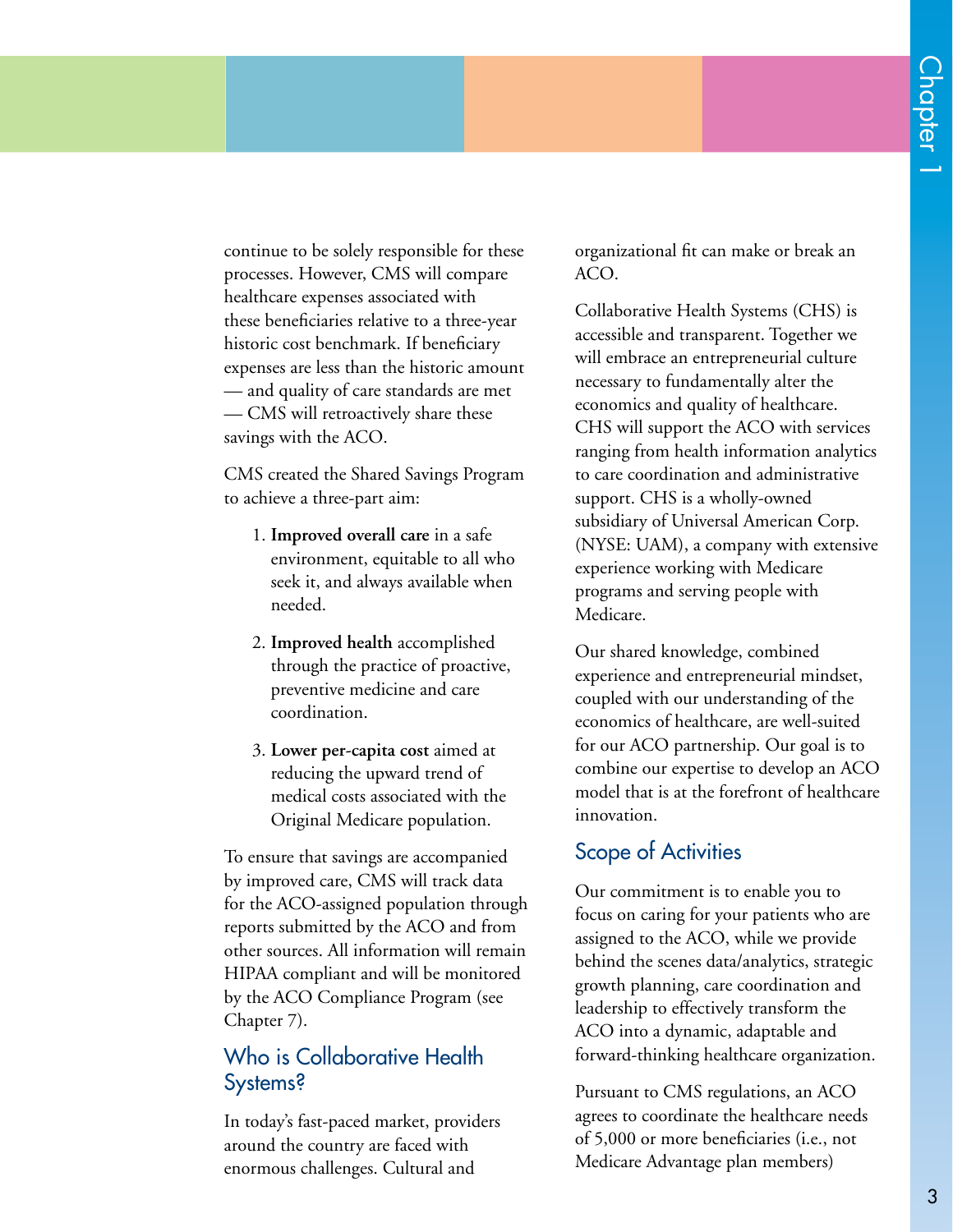

# Chapter 1 Informed Care. Improved Health.

for at least three years. ACOs must also demonstrate to CMS that they have the infrastructure and ability to:

- **n** Promote beneficiary-centeredness **criteria and ongoing commitment to quality improvement by:** 
	- Ensuring beneficiary representation in ACO governance
	- Implementing standards for access and communication, including access to medical records
	- Communicating understandable clinical knowledge and evidencebased medicine to your patients who are assigned to the ACO and engaging them in shared decision-making
	- Using systems and processes to assess health needs, including consideration of diversity, and developing individualized care plans
	- Conducting surveys and creating improvement plans that address distinct quality measures established by CMS
	- Establishing internal processes to measure clinical and service performance by physicians across practices
- **n** Provide data and tracking **information to CMS**
- **n** Determine potential payments for **shared savings**
- **Implement processes to promote:** 
	- Evidence-based medicine
	- Reporting of quality and costs
	- Effective and efficient care coordination
	- Engagement of beneficiaries and providers

## To achieve improved care at a lower cost, our coordinated effort will include:

- Analytics, reporting, and care coordination centered around beneficiaries
- Quality measurement and improvement programs
- Stakeholder engagement

## Assignment of Beneficiaries

CMS will auto-assign beneficiaries to the ACO based on utilization. If beneficiaries traditionally utilize the providers participating in the ACO, they will be assigned to the ACO. However, they may elect to decline to share their Medicare claims information with the ACO.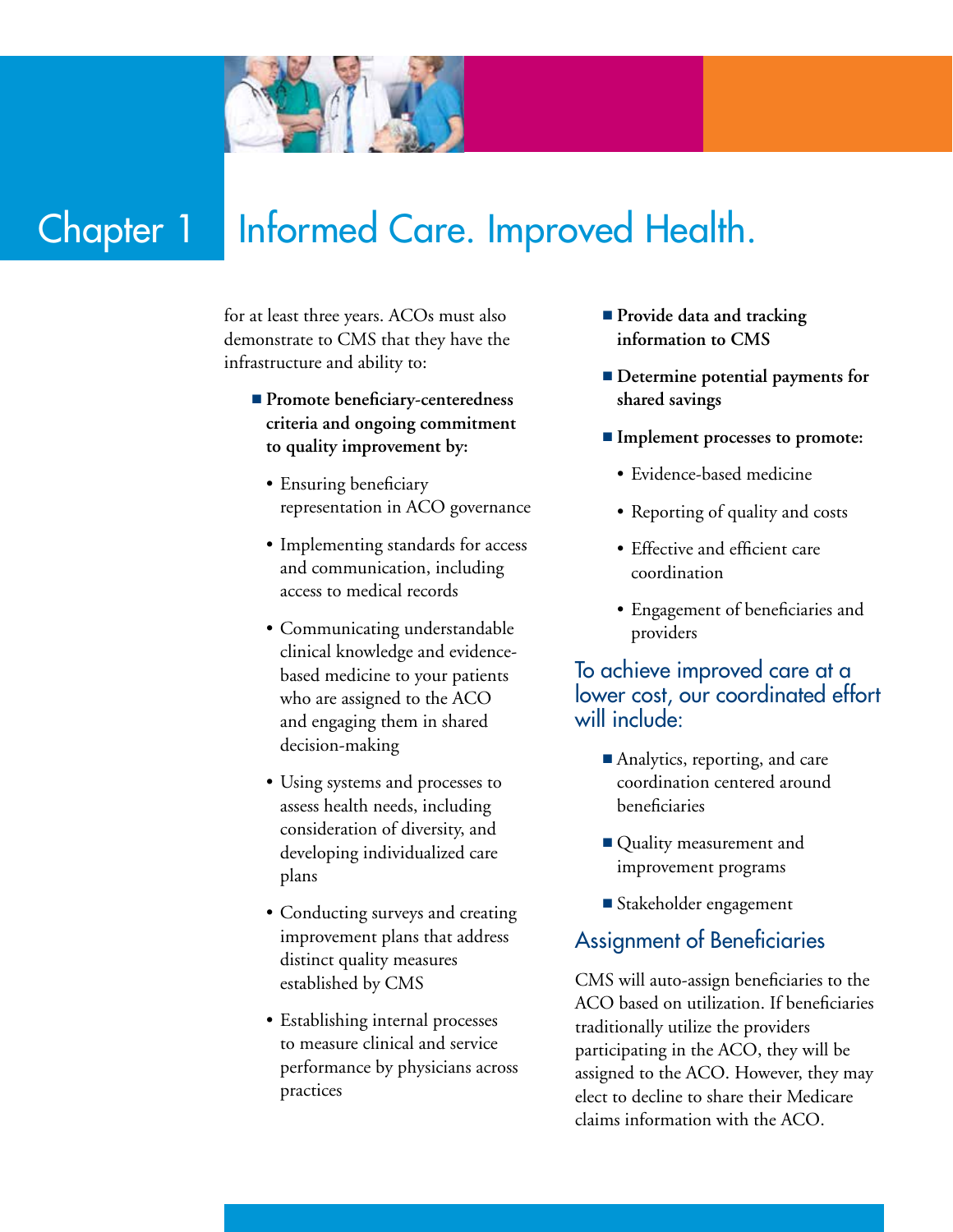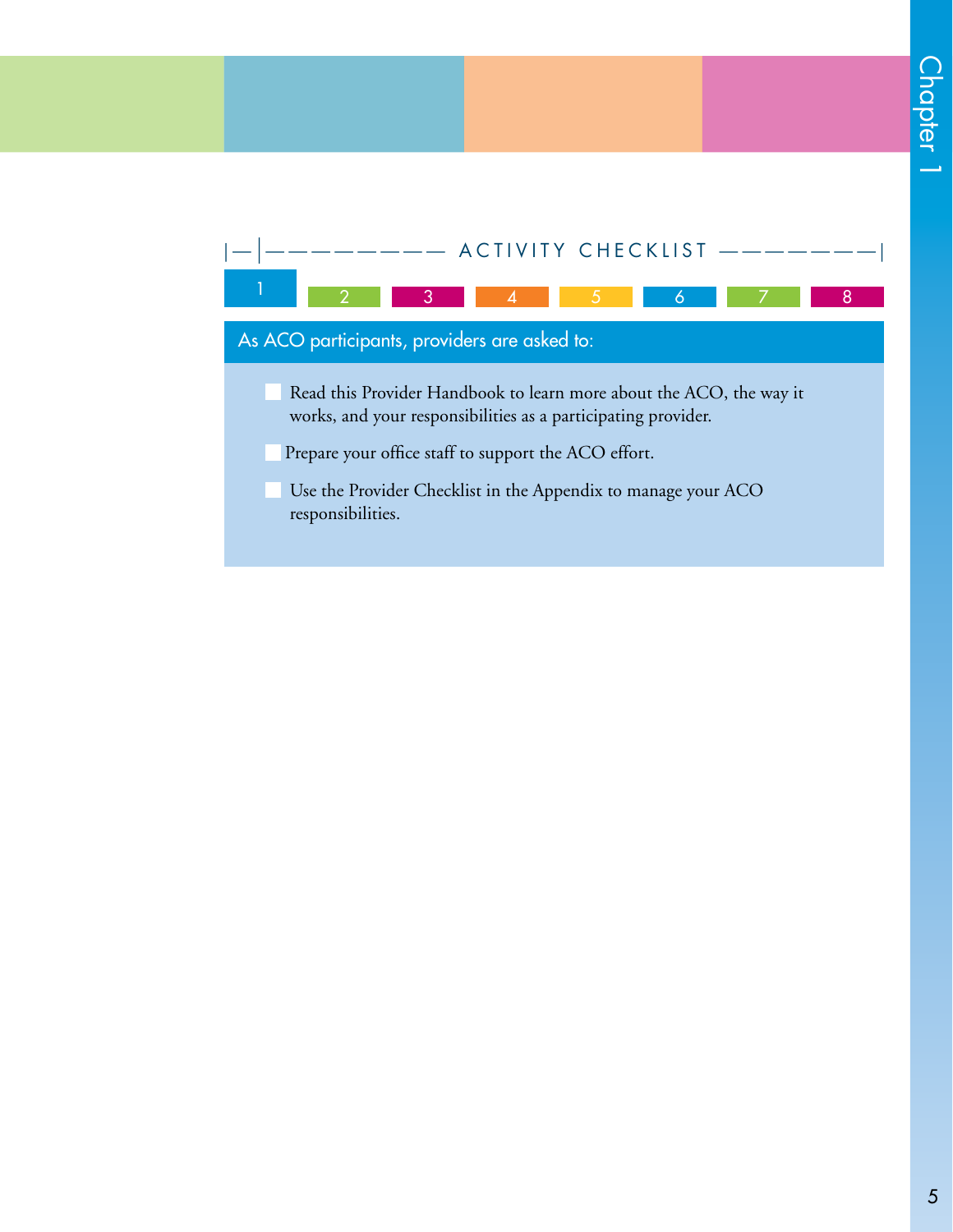

# **Chapter 2 Beneficiary Engagement**

# Engaging Your Patients Assigned to the ACO

You've seen it time and time again. How well your patients respond to treatment has a great deal to do with their personal involvement in treatment programs and the degree of responsibility they take for their own health.

That's why beneficiary engagement is a critical part of our care program. Your patients who are assigned to the ACO should:

- $\blacksquare$  Understand the real benefits that improved care coordination and our other care initiatives can provide
- Learn more about relevant healthcare topics such as health and wellness, chronic care, self-management and medication management
- Be encouraged to rely on their ACO Primary Care Physicians (PCPs) to coordinate care across all healthcare settings
- $\blacksquare$  Feel secure that their wishes regarding care delivery are heard and incorporated into the respective care plans

Our engagement program begins as a centralized effort driven by the ACO and is supported by physicians and office staff through ongoing contact with their patients who are assigned to the ACO.

# Scope of Activities

# Initial Outreach

Per the CMS guidelines, your patients who are assigned to the ACO will receive a Medicare & You Handbook that will:

- **n** Provide basic information regarding the Shared Savings Program
- $\blacksquare$  Provide an opportunity to decline claims data sharing through 1-800 Medicare. If they wish to decline to share their personal health information (also known as their Medicare claims information) with the ACO, they will notify CMS.

Participating providers are required to post ACO signs in their facilities using required CMS template language to inform beneficiaries about both the Shared Savings Program and also that the ACO may request access to beneficiary identifiable claims data from CMS in order to coordinate their care. Physicians and their office staff will be educated as to this process during the implementation of the ACO.

Beneficiaries who elect not to share their Medicare claims information are still assigned to the ACO and the ACO will work to coordinate their care. They have the opportunity to reverse their decision and change their data sharing preference at any time (this includes both a decision to consent to share and to decline to share claims information).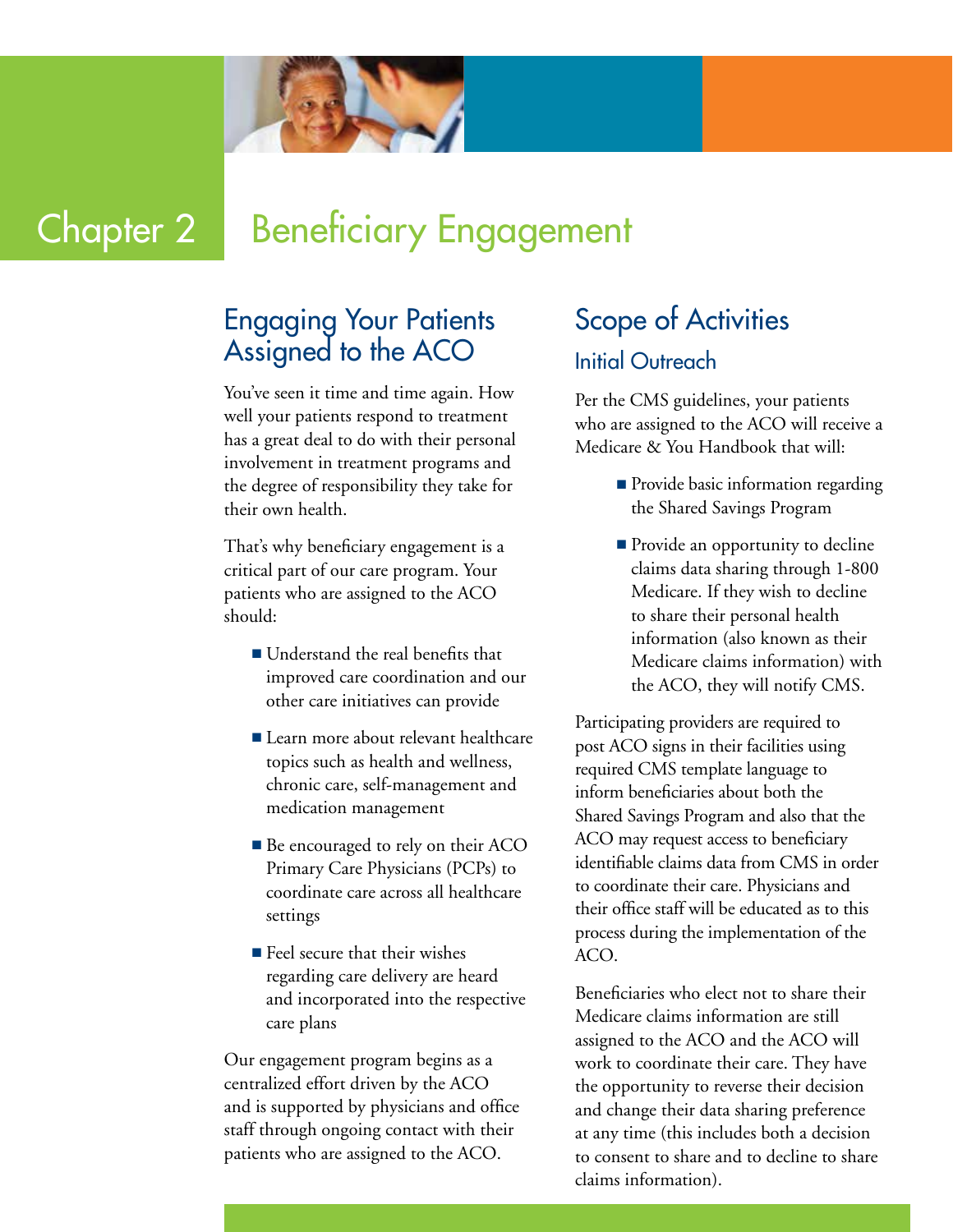## Ongoing Communication

The ACO will provide ongoing communication and education by:

- **n** Promoting the ACO website and physician portal
- Distributing materials to teach beneficiaries about health, wellness, chronic care, disease and medication management, and other healthcare issues
- Conducting additional outreach to beneficiaries' families, caregivers, and community resources to help them understand and act on their treatment regimens
- Hosting Lunch 'N Learns, webinars, and conferences to engage participating providers and practice managers

To identify the unique attributes of the ACO's population, the ACO will analyze historic Medicare claims information and survey beneficiaries to identify:

- Basic demographics (e.g., age, gender, location)
- **n** Preferred language and communication methods
- Historic care needs and utilization of services
- $\blacksquare$  High-risk populations with chronic or other serious conditions that are more likely to require care coordination

Under the ACO's Care Coordination Program, the Care Coordination Team will conduct an initial Personal Health Assessment (PHA) of beneficiaries. The PHA is a comprehensive tool to identify the health, social and behavioral needs of the beneficiary, including, but not limited to:

- Chronic conditions
- Barriers to healthcare
- Language and cognition needs
- Caregiver involvement

This initial assessment, as well as a series of Care Coordination Reports (see Chapter 5), will help you to assess care needs and participate in the development of individualized care plans, including long-term health goals.

Ongoing dialogue between you and your patients who are assigned to the ACO will contribute to the refinement of their health status and care plans. Continued follow-up and interaction will take place through office visits and ACO mailings, telephone outreach and, when possible, electronic communications (such as e-mails or via online portals).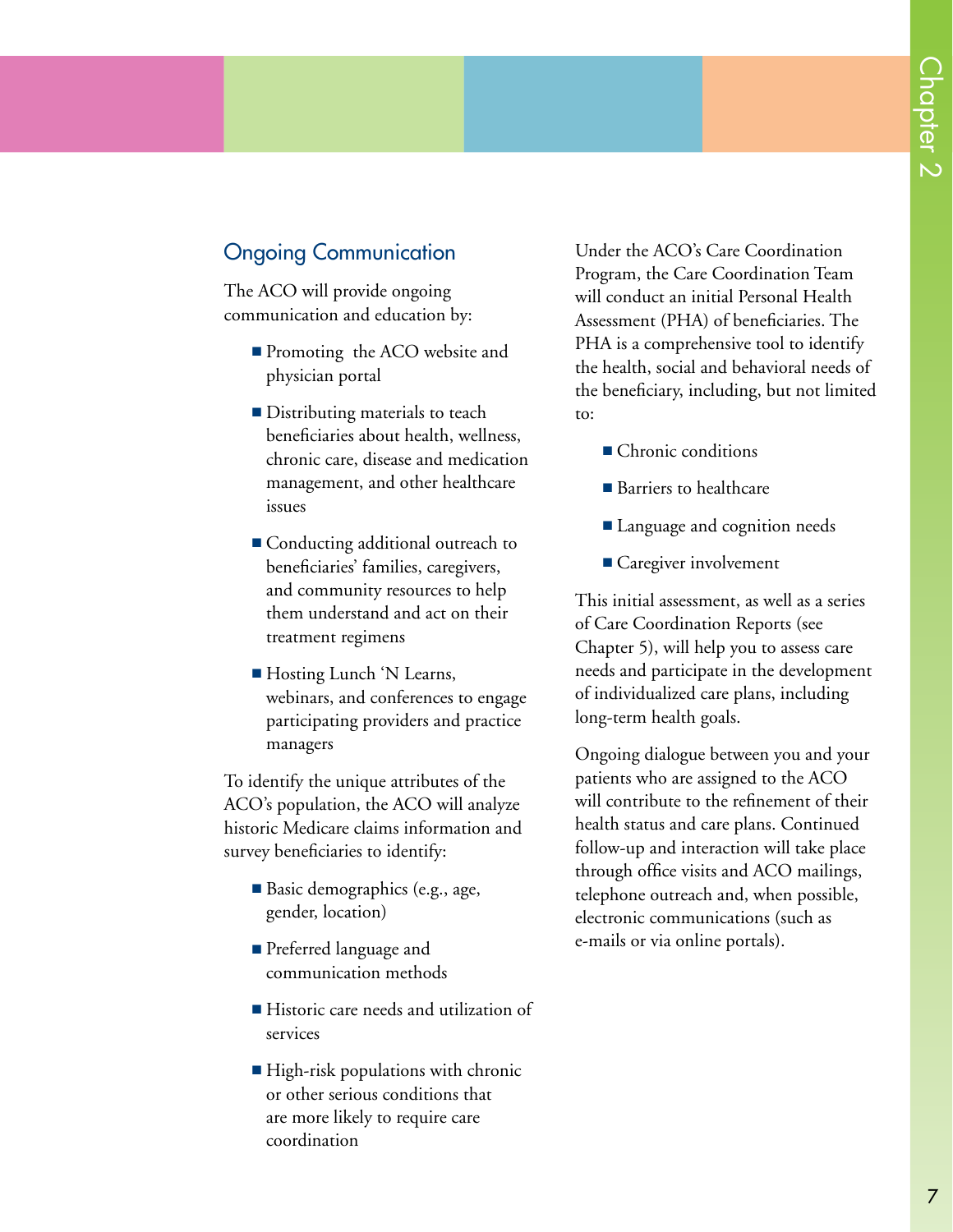

# Chapter 2 Beneficiary Engagement

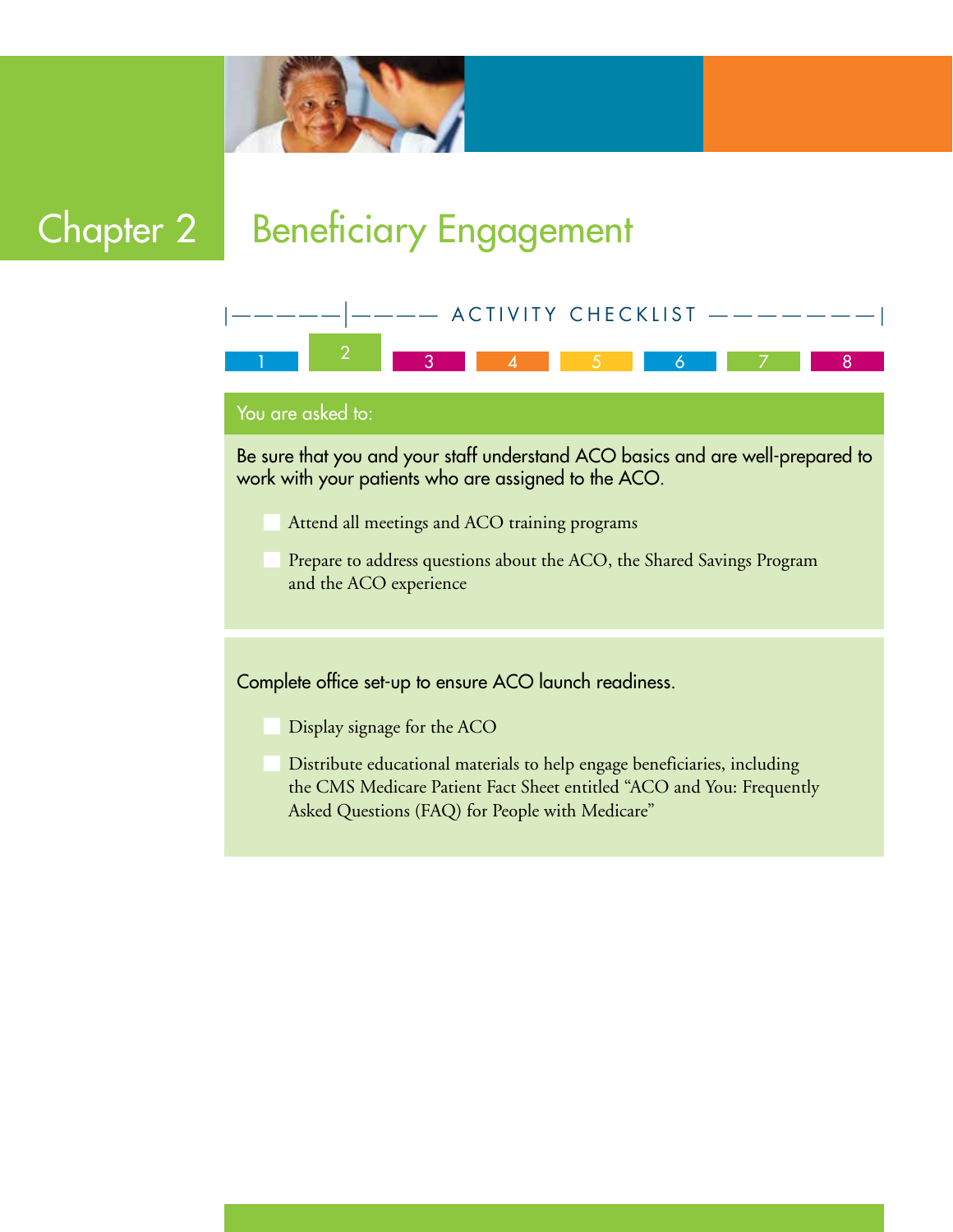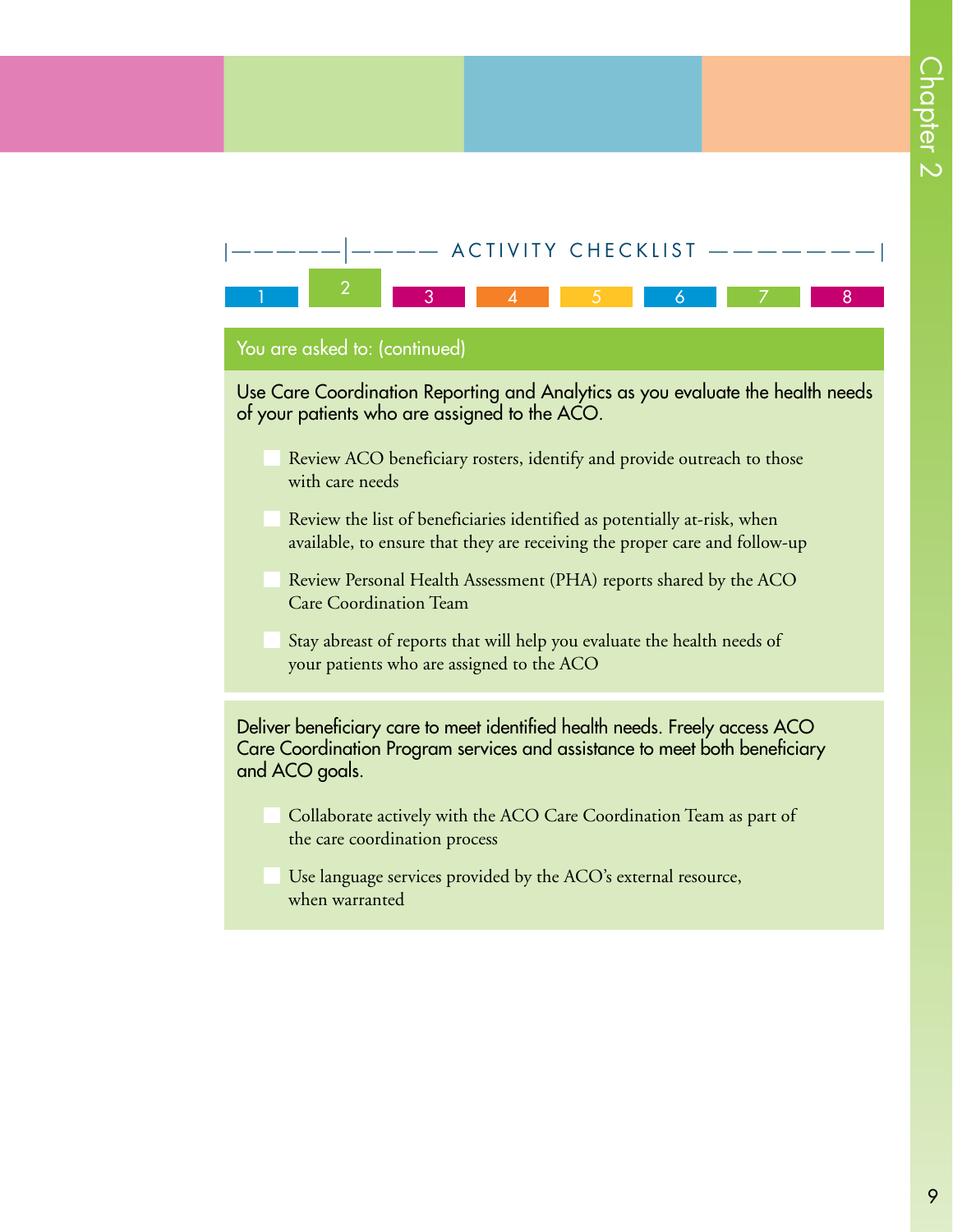

# Chapter 3 Provider Engagement

# The Goals of Provider Engagement

No matter where you are in the evolution of your practice, we will work side-by-side with you and your office staff to support you in achieving quality benchmarks, and delivering improved care while decreasing healthcare costs.

Our years of experience and success in Medicare provide immediate access to a vast selection of proven best practices focused on: achieving quality improvement, education and training, compliance/ regulatory expertise, and business solutions. We call this *Healthy Impact*.

*Healthy Impact* connects you with the ACO. It is a way for you and your staff to access proven solutions and practical advice when caring for your patients who are assigned to the ACO. We leverage our network of experts and relationships to connect physicians with peers, to share best practices and to improve the health and wellness of patients who are assigned to the ACO.

The integrated program is flexible enough to interface with your existing practice and dynamic enough to grow as your ACO needs and experience change.

The first goal of *Healthy Impact* is to make sure you and your staff are prepared to help your patients who are assigned to the ACO understand the experience and how it works.

*Healthy Impact* makes our partnership stronger as we find new ways to work together in creating a leading ACO. Developing plans that help educate and engage beneficiaries is just one important component of the program. The other goal is to give you a thorough orientation and action plan for engaging in care coordination. As the heart and hands of the ACO program, you will play a critical role in:

- Assessing the overall health status of your patients who are assigned to the ACO
- $\blacksquare$  Preparing individualized care plans
- $\blacksquare$  Activating the ACO's care coordination resources

CMS has prepared a special ACO fact sheet for participating providers entitled, "Accountable Care Organizations: What Providers Need to Know." This CMS Provider Fact Sheet will help to educate you on the basics of the ACO program.

You and your staff will also help educate and engage patients assigned to the ACO to get them more involved in decisions that affect their own health and wellness. We will provide you with useful tools to help facilitate this education process, including the CMS Beneficiary Fact Sheet mentioned earlier.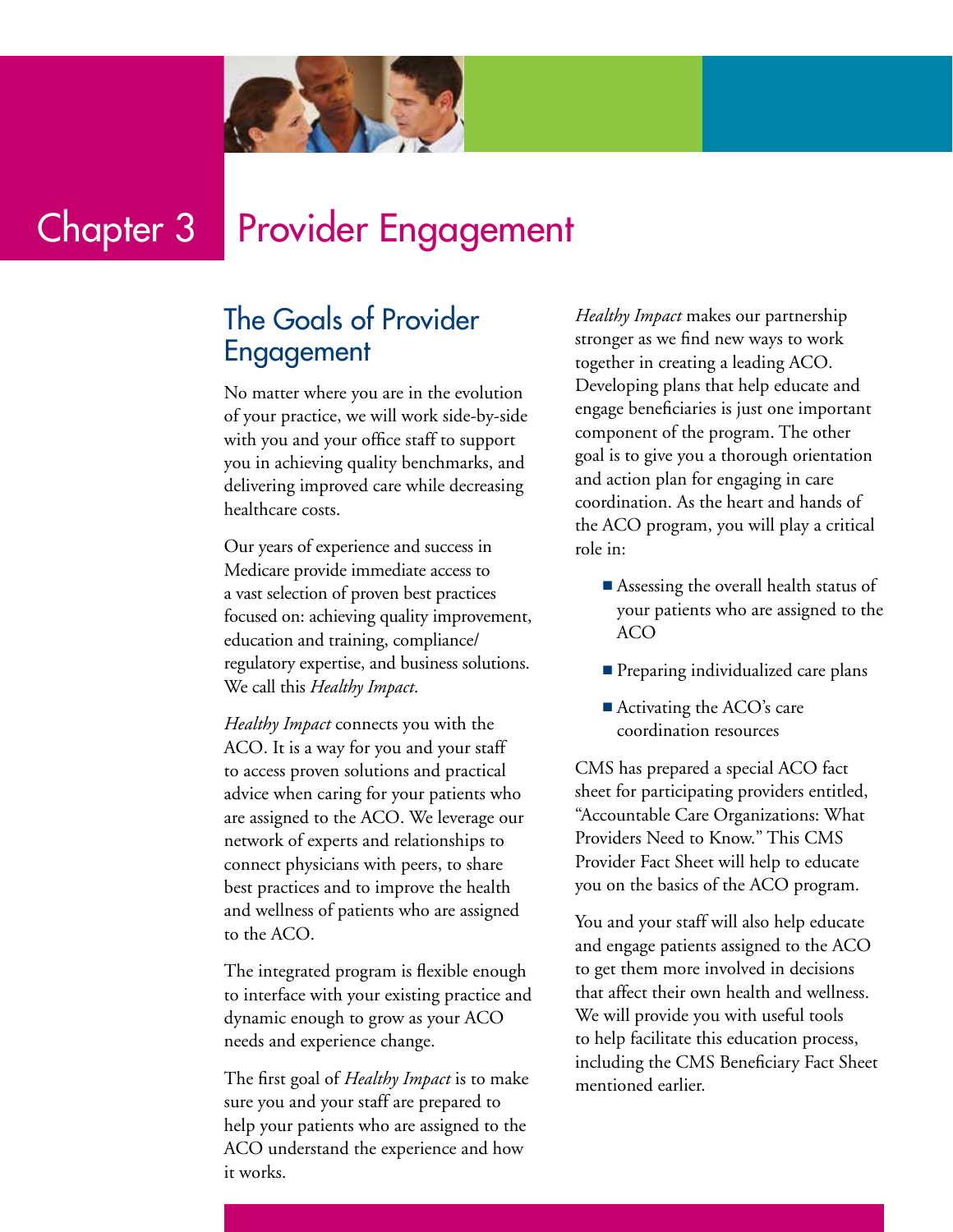# Scope of Activities Beneficiary Education — "ACO 101"

ACOs are a new concept for beneficiaries, and there is no enrollment process or opportunity for face-to-face education before assignment by CMS. Therefore, you and your staff will help educate beneficiaries, assuring them of the program's benefits and addressing any questions or concerns they may have.

The CMS Beneficiary Fact Sheet, entitled "Accountable Care Organizations and You: Frequently Asked Questions (FAQ) for People with Medicare," is a useful resource in responding to questions or requests for more information. The Fact Sheet includes:

- $\blacksquare$  Basic information about the ACO, its goals and benefits
- Resources (e.g., CMS website links) for more information on ACOs and the Shared Savings Program

You will also receive Provider Office Instructions.

The previous chapter describes other responsibilities that apply to the initial outreach period.

## Provider Education — ACO Care Coordination Program

To prepare you and your staff, the ACO will offer a number of education and

training opportunities on our Care Coordination Program. These may include:

- Individual office meetings
- "Town Hall" meetings for providers and their staff
- $\blacksquare$  Educational materials via mail, fax and/or Internet

As your patients who are assigned to the ACO raise questions or concerns, you and your staff can respond with simple, straight forward answers that will provide reassurance and more information.

## Annual Wellness Visits

Regular interactions with your patients who are assigned to the ACO are important. An Annual Wellness Visit is an opportunity to provide preventive for all your patients with Medicare. We recommend setting up at least one annual visit to reinforce the critical doctorpatient relationship, help document existing conditions, and identify any new or previously unrecognized conditions. Where needed, the ACO can offer additional care coordination services. Some additional advantages to the Annual Wellness Visit include:

 $\blacksquare$  Enabling the physician to identify the preventive services the beneficiary has not had in the past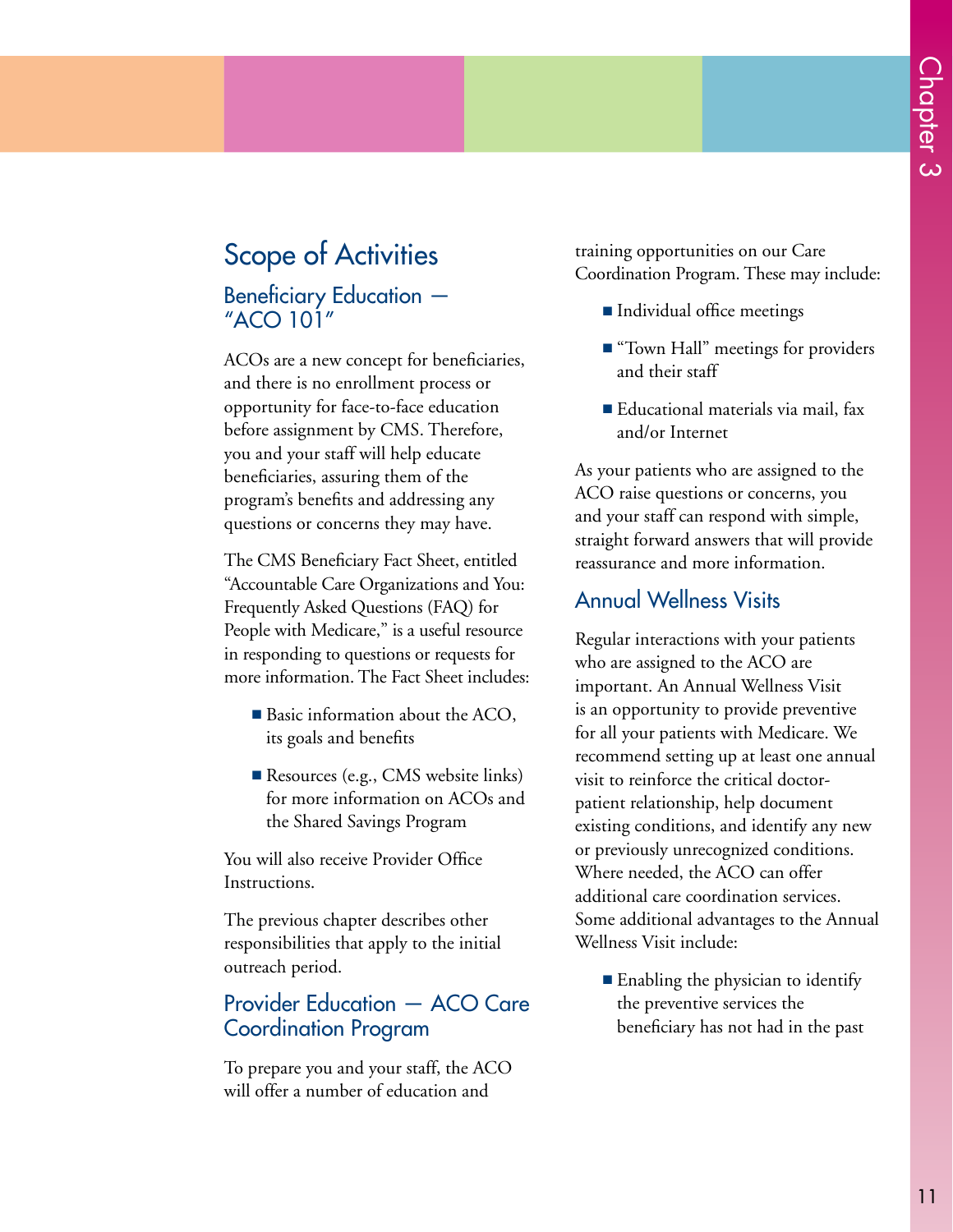

# Chapter 3 Provider Engagement

- $\blacksquare$  Providing the beneficiary with advice and counseling to reduce unhealthy lifestyle behaviors and improve quality of life
- Allowing you to identify high-risk beneficiaries in real time and use care coordination tools and population health management to prevent deterioration of their health status
- Satisfying certain quality measures and capturing the appropriate coding

## Care Coordination Interaction

Successful care coordination requires ongoing communication between you and the Care Coordination Team. This keeps all parties up-to-date regarding a beneficiary's status and helps in the development of care plans.

Healthcare events will often trigger communication between you and the Care Coordination Team. For instance, the following situations will trigger the Care Coordination team to contact you:

- $\blacksquare$  Receiving inpatient care coordination (e.g., admissions, transitions between facilities, discharge plans)
- Receiving outpatient care coordination (e.g., home assessments, care plans, community resource utilization)
- Referred to care coordination by other providers
- $\blacksquare$  Identified as care coordination candidates
- **n** Discharged from a hospital stay

As part of its discharge planning, the Care Coordination Team may contact your office to schedule a post-discharge visit to reduce the chance of readmission.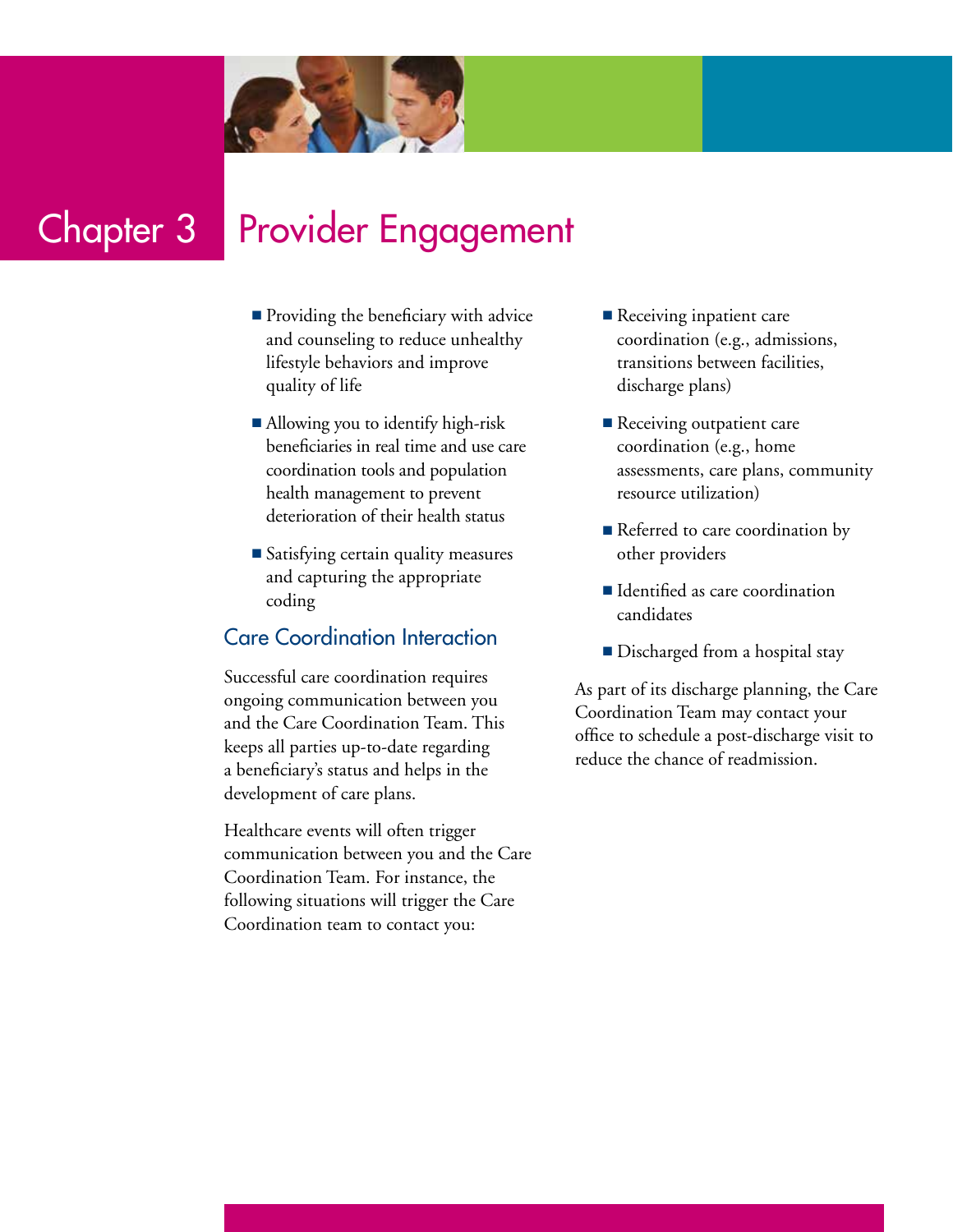

## You are asked to:

Be sure that you and your staff understand ACO basics and are well-prepared to work with your patients who are assigned to the ACO.

- Review Chapter 2 "Beneficiary Engagement" and provide support, as indicated
- Review Chapter 4 "Care Coordination Program" Goals and Processes
- Attend educational sessions to learn more about the ACO Care Coordination Program
- Be prepared to address questions or concerns about the ACO Care Coordination Program
- Be familiar with the CMS Patient Fact Sheet and make it available to your patients assigned to the ACO
- Educate and engage new patients who have been assigned to the ACO about ACO benefits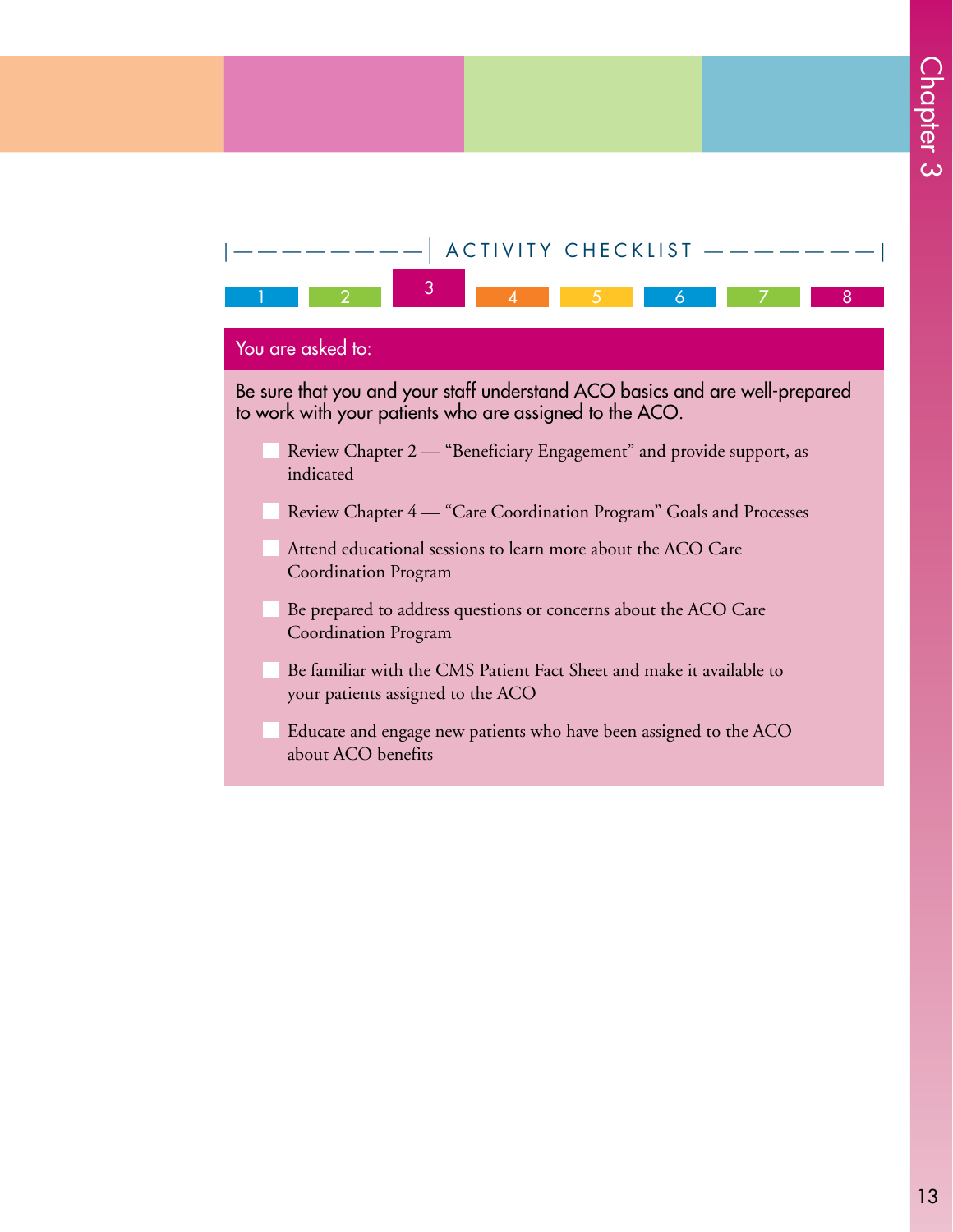

Chapter 3 Provider Engagement

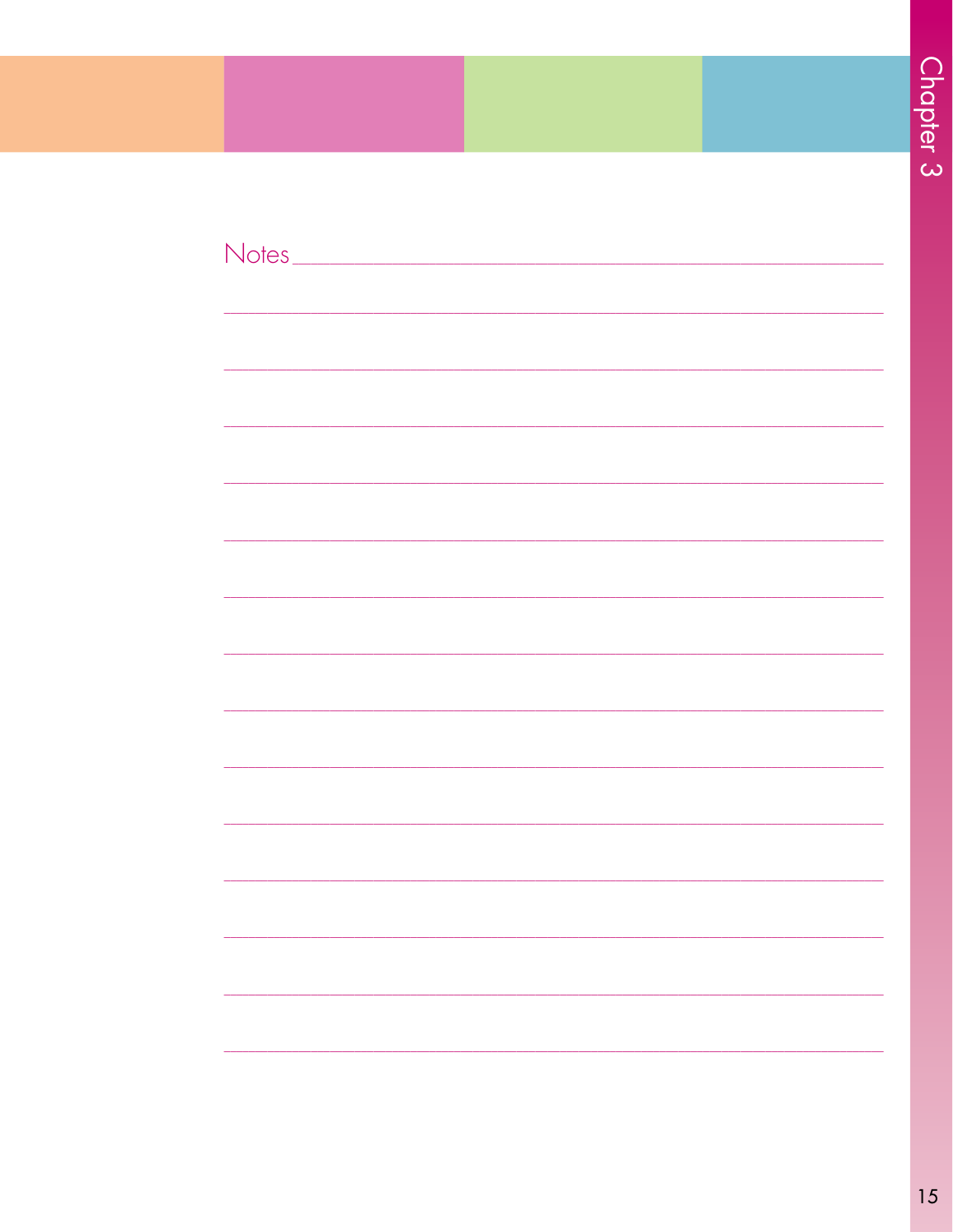

# **Chapter 4 Care Coordination Program**

# Greater Care Coordination and Added Resources

Our ACO has established a Care Coordination Program that works in conjunction with you, your staff and other providers to:

- Engage beneficiaries who are **identified as high risk or require transition of care support** with the understanding that early, immediate and/or frequent intervention is essential in achieving improved health outcomes.
- Facilitate care coordination with **beneficiaries**, through the timely exchange of information regarding health events and treatments, along with collaboration in the development of individualized care plans.
- **n** Promote access to quality, cost**effective care and appropriate social services resources** to enhance the physical, psychosocial and emotional health of beneficiaries.
- **Reach the beneficiaries with the highest needs** who may be nonadherent, lack resources or have difficulty understanding their condition, and have the highest chance for change and improvement in their condition.

In addition to supporting strong relationships between you and your patients who are assigned to the ACO and enhancing their family/caregiver satisfaction, the Care Coordination Program is designed to:

- Identify and monitor primary and co-existing conditions and/or complex healthcare needs
- Reduce unnecessary hospital readmissions and emergency room visits
- $\blacksquare$  Facilitate transition of care to improve health outcomes after discharge
- **Promote beneficiary engagement in** improving health outcomes
- $\blacksquare$  Support the quality measures of the ACO
- $\blacksquare$  Where possible, eliminate unnecessary duplication of services

# Scope of Activities Initial Outreach

Our Care Coordination Team will begin by reaching out to beneficiaries in order to:

> $\blacksquare$  Introduce themselves, explain the support available through ACO care coordination and begin to develop a relationship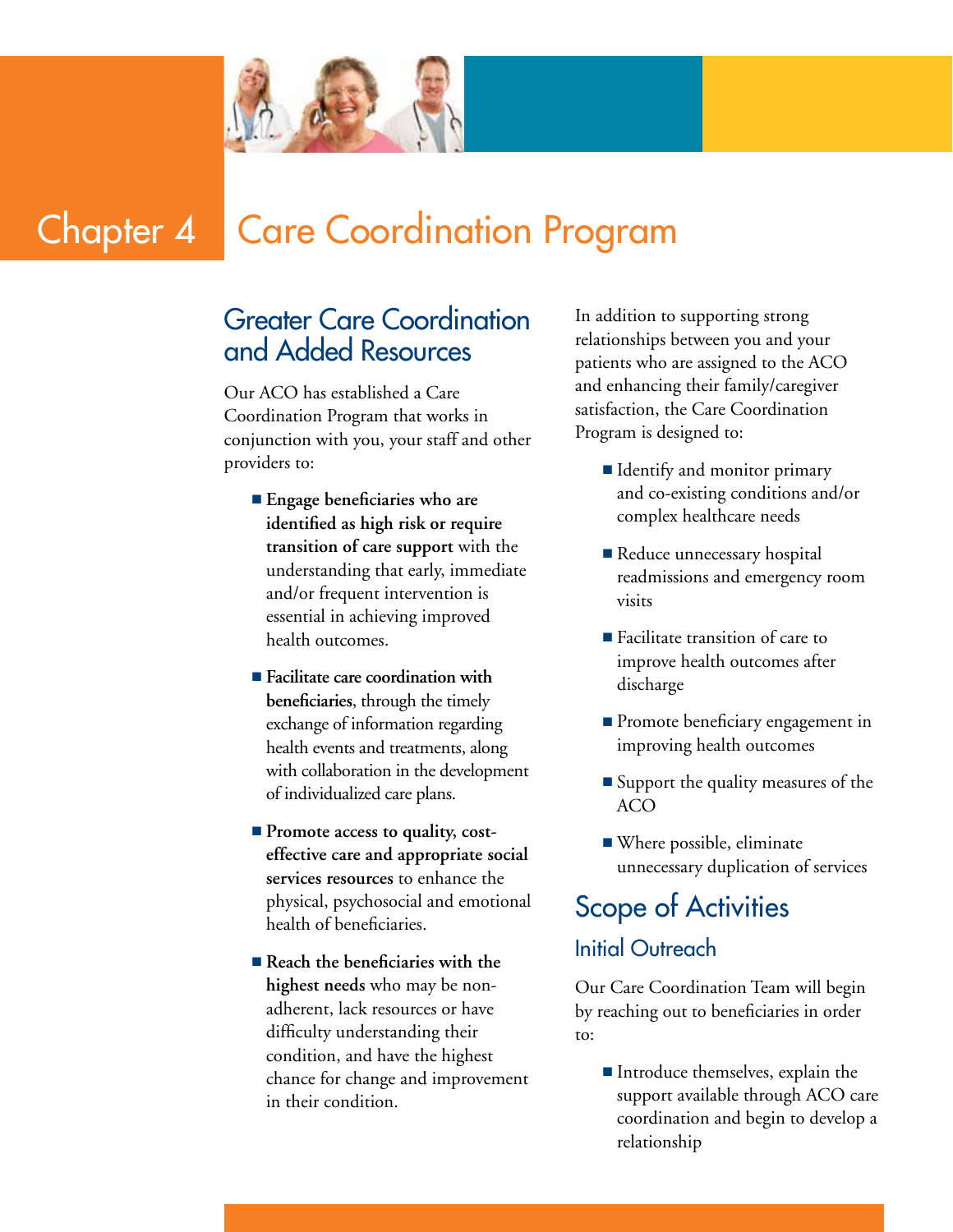- Conduct appropriate assessments to determine their needs from a medical, social and environmental perspective
- Develop a care plan to address the beneficiary's unique and immediate physical and psychosocial needs, as well as chronic conditions and other high-risk factors. The care plan is a collaborative effort with you and your patient assigned to the ACO, who shares in defining the care plan goals.

### Individualized Care Plans

The Care Coordination Team uses information obtained from various sources and coordinates with you to develop individualized care plans. These will serve as a road map for addressing the medical conditions of each of your patients who are assigned to the ACO and providing protocols for the Care Coordination Team. As health conditions change, the plans will be adjusted and coordinated with you.

## Transition of Care Coordination

Admission to a hospital, skilled nursing facility or rehabilitation facility can be stressful for beneficiaries. In addition you, as a provider, may be unaware of the admission and subsequent care required, leading to gaps in care coordination or even readmission to a care facility.

The Care Coordination Team works to prevent this type of situation by assisting with transition of care to support continuity of care during movement from the inpatient setting to the home or other healthcare facility. Activities include, but are not limited to:

- Exchange of information with you regarding beneficiaries' inpatient admissions or pending discharges
- **Collaboration with beneficiaries,** their family members/caregivers and the hospital staff, when possible, to facilitate safe discharge to the appropriate level of care
- Identification and coordination of Durable Medical Equipment (DME), medication, home health and/or transportation needs

Upon notification of discharge, the care coordinator conducts a "post-discharge call" to perform the following:

- $\blacksquare$  Assessment of clinical and social needs
- $\blacksquare$  Medication reconciliation
- Assessment of the beneficiary's understanding and adherence to the treatment/discharge plan
- **n** Assessment of the beneficiary's home safety, mobility and need for assistance with activities of daily living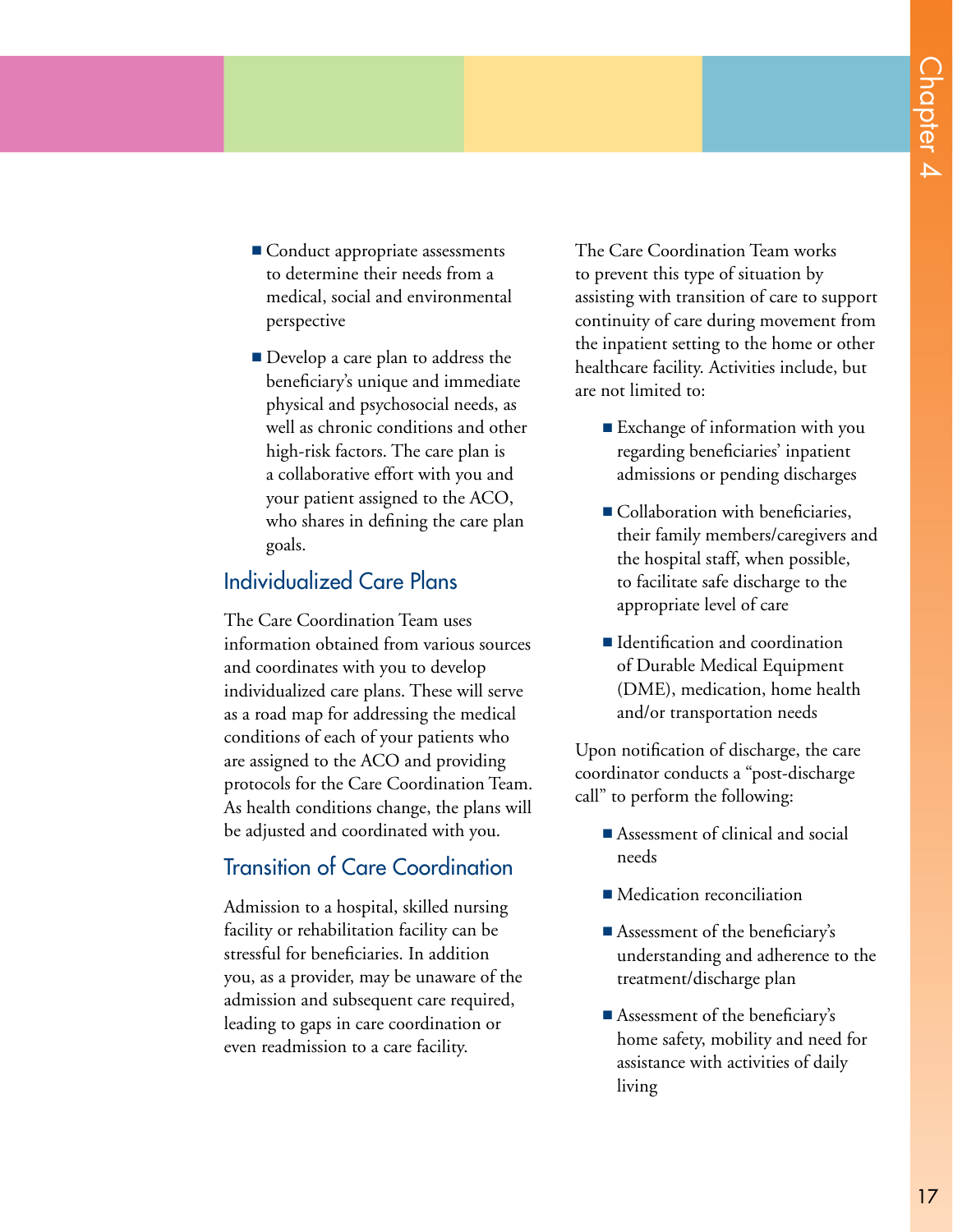

# **Chapter 4 Care Coordination Program**

- Education of the beneficiary/ caregiver on the disease process and identification of signs/symptoms to report to the appropriate provider
- $\blacksquare$  Verification that the beneficiary received needed post-discharge supplies and services
- $\blacksquare$  Assistance with scheduling the beneficiary's follow-up appointment(s)
- $\blacksquare$  Communication with you regarding beneficiary's status

Based on the findings of the postdischarge call, the care coordinator will conduct in-home visits, as warranted.

## Outpatient Care Coordination

Beneficiaries may receive outpatient care coordination for a number of reasons:

- Discharge from a care facility
- Chronic conditions or frequency of care
- Referral from local physicians

The Care Coordination Team may include a variety of caregivers, from Registered Nurses to Social Workers, and be assigned to beneficiaries based on their clinical and social needs. The team will perform

ongoing assessments and facilitate follow-up care in conjunction with you. Outpatient care coordination may be conducted face-to-face or by phone.

Outpatient care coordination activities include:

- Assessing home safety, mobility and need for assistance with Activities of Daily Living (ADL)
- $\blacksquare$  Educating beneficiaries and/ or caregivers on disease process, medications and monitoring/ measuring health status and progress
- Developing individualized care plans, encouraging beneficiary input with the goal of improving understanding and adherence
- $\blacksquare$  Identifying and coordinating DME and Home Health needs
- **Example 1** Assisting with scheduling followup appointments and coordinating transportation, as needed
- $\blacksquare$  Collaborating with beneficiary/ caregiver/family, ACO participants, other healthcare providers/suppliers, and social services resources to ensure all care needs are met in support of whole person health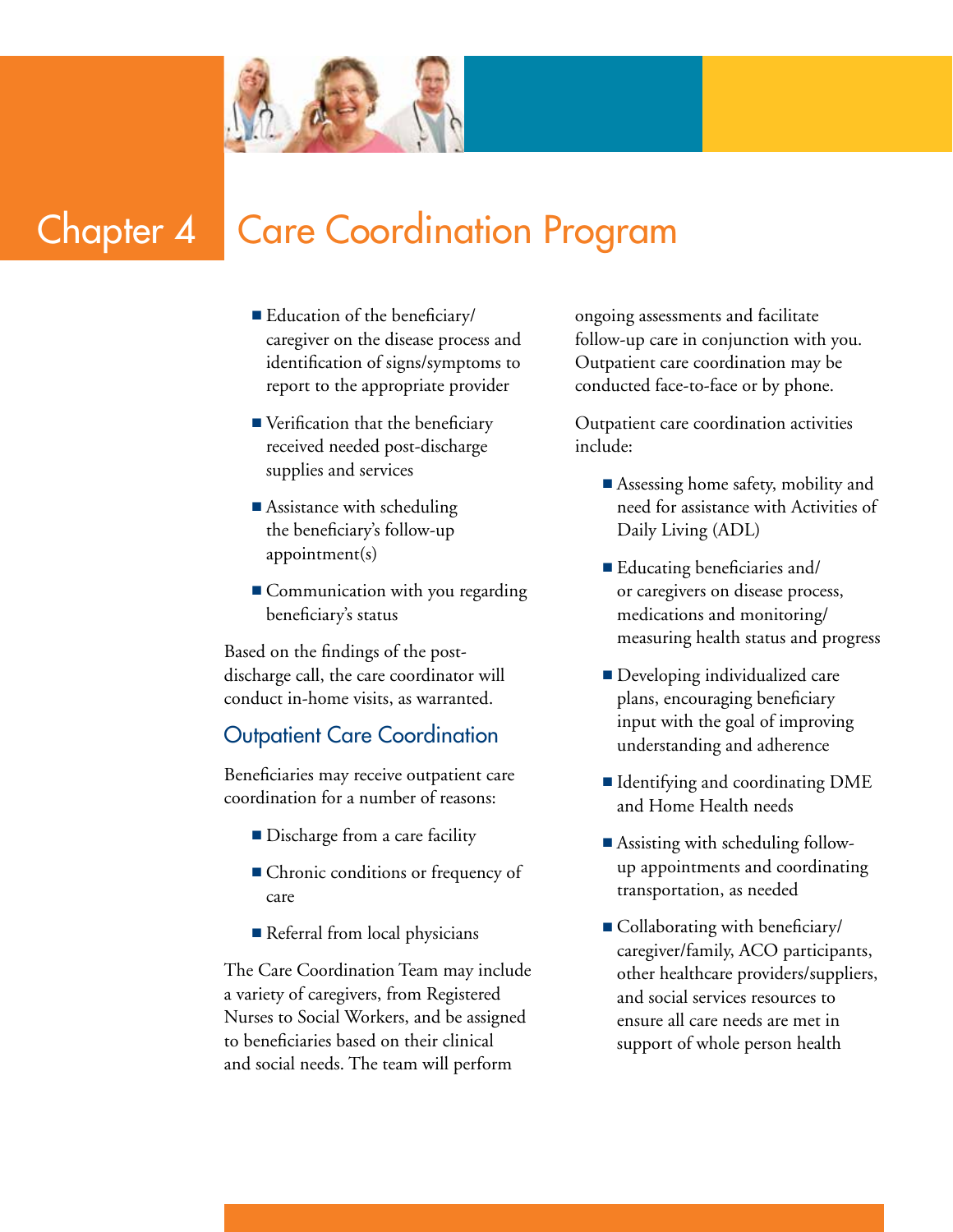# Care Coordination Requests

The Care Coordination Team asks that you notify us promptly when one of your patients who is assigned to the ACO needs care coordination assistance. Your request can be facilitated by submission of a Care Coordination Request Form. Please complete the form and send it to the ACO's Care Coordination Team (instructions provided on form). A care coordination staff member will contact the beneficiary to assess his/her situation and attempt to ensure fulfillment of his/her needs. We will notify you of this and let you know the outcome.

### Care Coordination Leadership

The Care Coordination Program will continually evolve as processes and programs are evaluated and improved. New programs may be implemented based on input and data analysis. You and your staff should feel comfortable reaching out to ACO Care Coordination leaders with questions, comments and suggestions.

## Medical Director

The Medical Director is responsible for direct oversight of care coordination activities. ACO providers and care coordination staff can consult the Medical Director on decisions requiring physician input. The Medical Director is available to interact directly with you and the ACO's care coordination staff.

## Clinical Manager

In conjunction with the Medical Director, the Clinical Manager is responsible for supporting the Care Coordination Program. The Clinical Manager captures and reports data to the Medical Director, the Care Coordination Subcommittee and the Quality Improvement Subcommittee of the ACO and is also available to ACO providers and care coordination staff to help supervise day-to-day activities.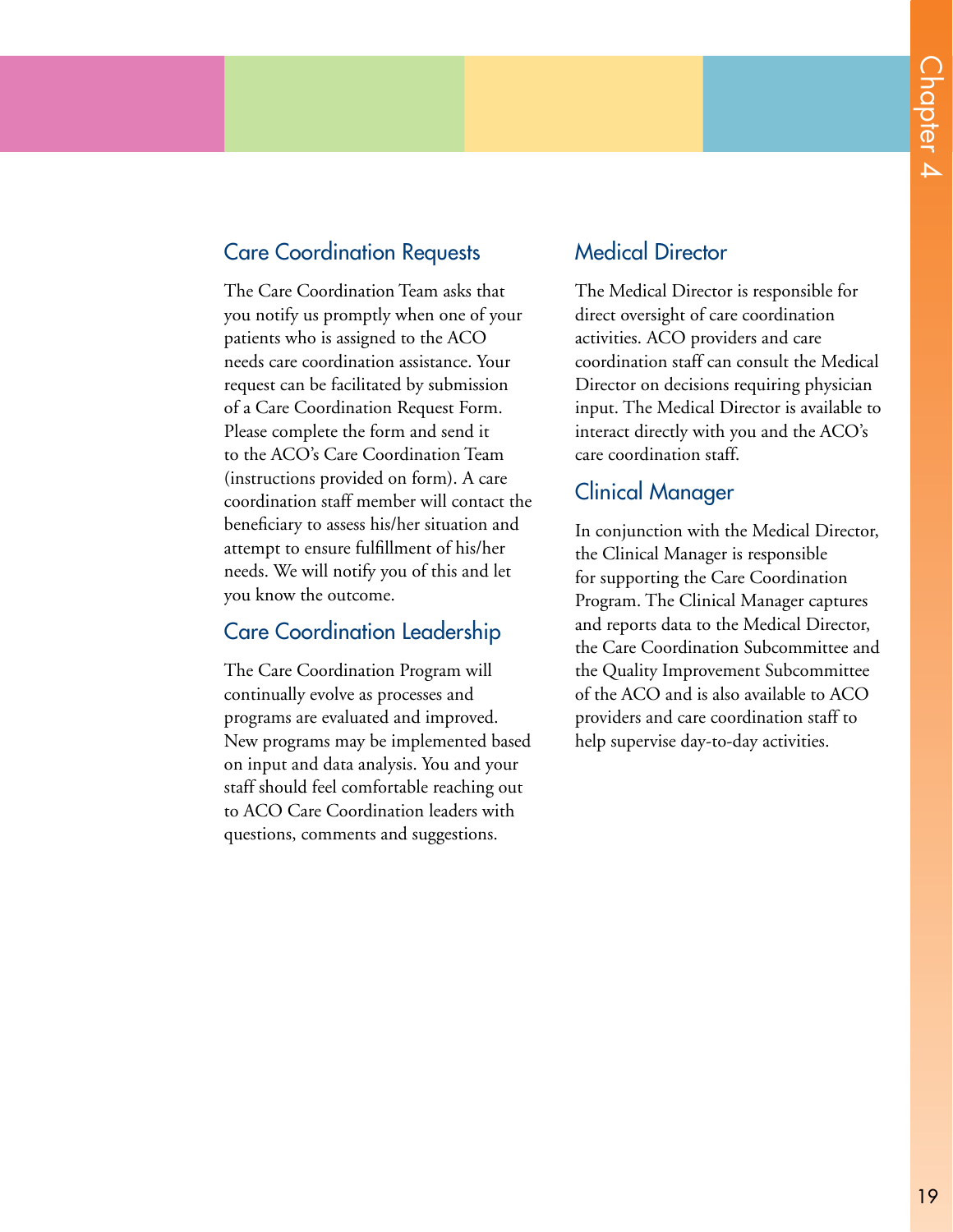

# **Chapter 4 | Care Coordination Program**

# You are asked to: Be sure that you and your staff understand ACO basics and are well-prepared to work with your patients who are assigned to the ACO. Review Chapter 2 — "Beneficiary Engagement" and take action, as requested n Review Chapter 3 — "Provider Engagement" and take action, as requested Deliver beneficiary care to meet identified health needs. Freely access ACO Care Coordination Program services and assistance to meet goals for both the beneficiary and the ACO. Collaborate actively with the ACO Care Coordination Team as part of the care coordination process Participate in the development of individualized care plans Alert the ACO Care Coordination Team when your patients who are assigned to the ACO are admitted to the hospital or may benefit from added care coordination assistance ACTIVITY CHECKLIST 1 2 3 4 5 6 7 8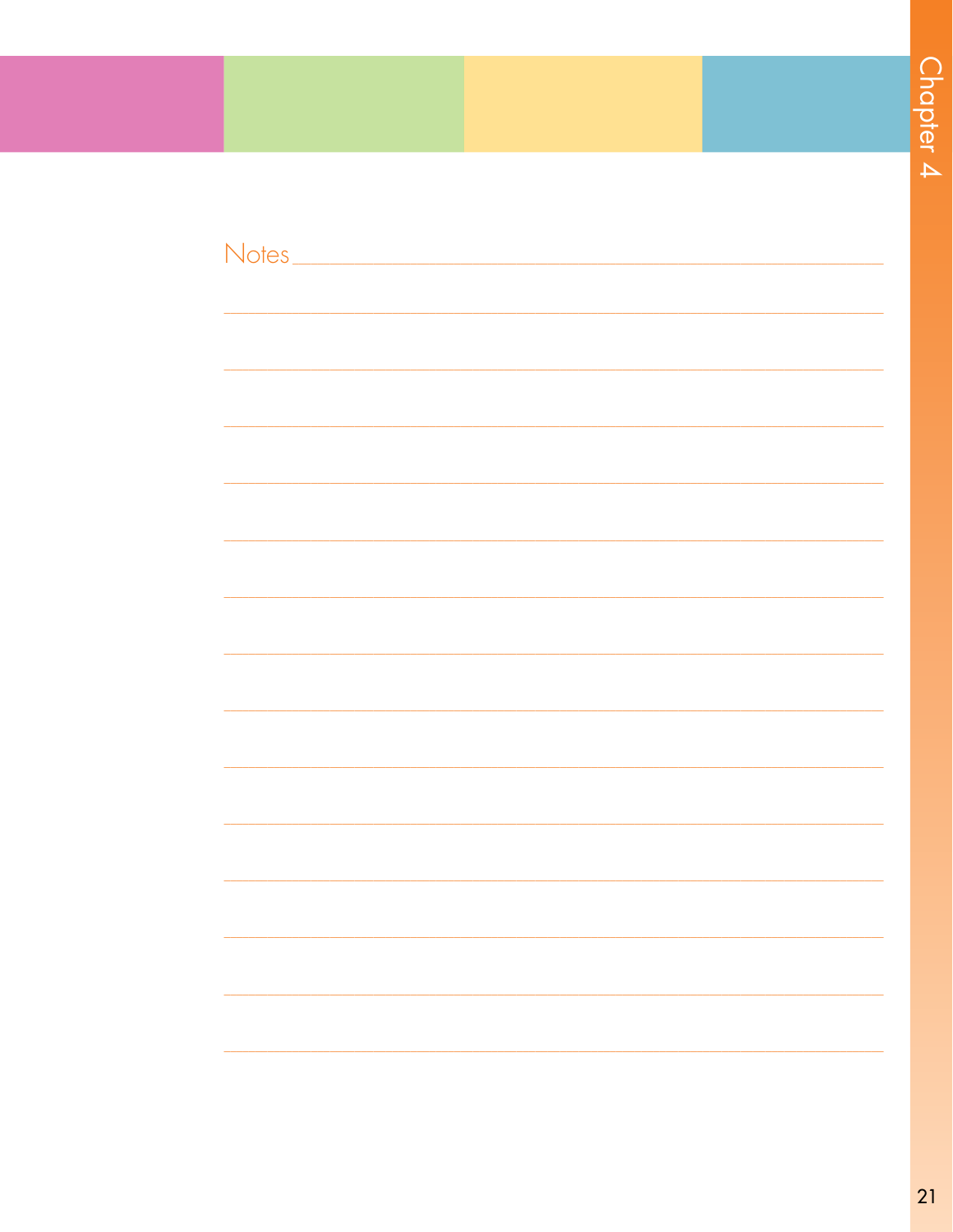

# Chapter 5 Reporting and Analytics

# Understanding Beneficiary Needs and Tracking the Care We Provide

The Shared Savings Program Accountable Care Organization (ACO) produces customized reporting and analytics to:

- Help you understand the unique needs and medical risks of your patients who are assigned to the ACO
- Track and measure key ACO operating metrics, such as beneficiary costs and utilization by setting of care
- Track and measure key physicianspecific metrics, such as beneficiary panel risk scores and costs and utilization by setting of care

# Scope of Activities

You will receive reports at regular intervals to help you ensure that your patients who are assigned to the ACO, especially the chronically ill, get the right care at the right time and avoid unnecessary duplication of services.

ACO analytics and administrative staff will create new reports based on input from the ACO leadership team and participating providers.

Reports will focus on informing physicians about utilization patterns, care expense categories, disease-specific costs and quality performance. These reports will compare performance with that of fellow physicians across the ACO, as well as some benchmarking between ACOs.

## Analytic Resources

Through partnership with Collaborative Health Systems (CHS), the ACO has access to analytic resources that use data from various sources, including:

- $\blacksquare$  Beneficiary claims files
- **Beneficiary files (Beneficiary** demographics, HCC scores, PCP affiliation)
- **Provider files (Provider** demographics, Group affiliations, Network affiliations)

ACO analytics staff analyzes the data to create actionable information, enabling users to quickly identify opportunities for improvement in the efficiency and quality of care delivery. The analytic team provides data outputs that allow users to:

**Compare performance among** providers against key efficiency measures including, but not limited to, emergency room utilization, inpatient efficiency and prescription efficiency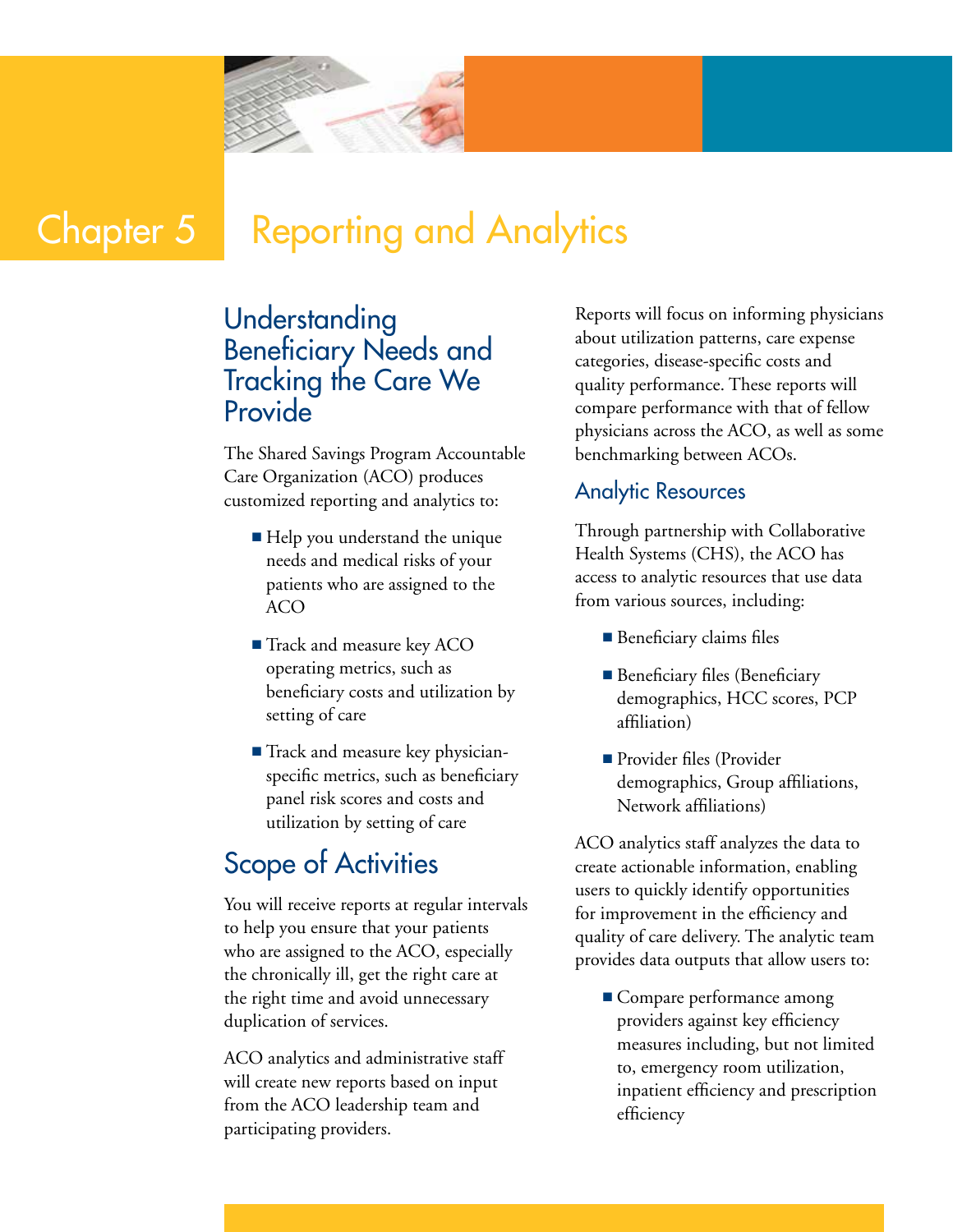- Develop detailed compliance information regarding quality measures at the beneficiary, physician and ACO level
- Mine claims data for trends and develop customized reports

The ACO analytics reports are released on a monthly basis in multiple methods (Microsoft PowerPoint, Microsoft Excel, secure Internet portal). The ACO analytics staff will continuously update reports to supplement existing data sources and better integrate the analytics with care coordination activities.

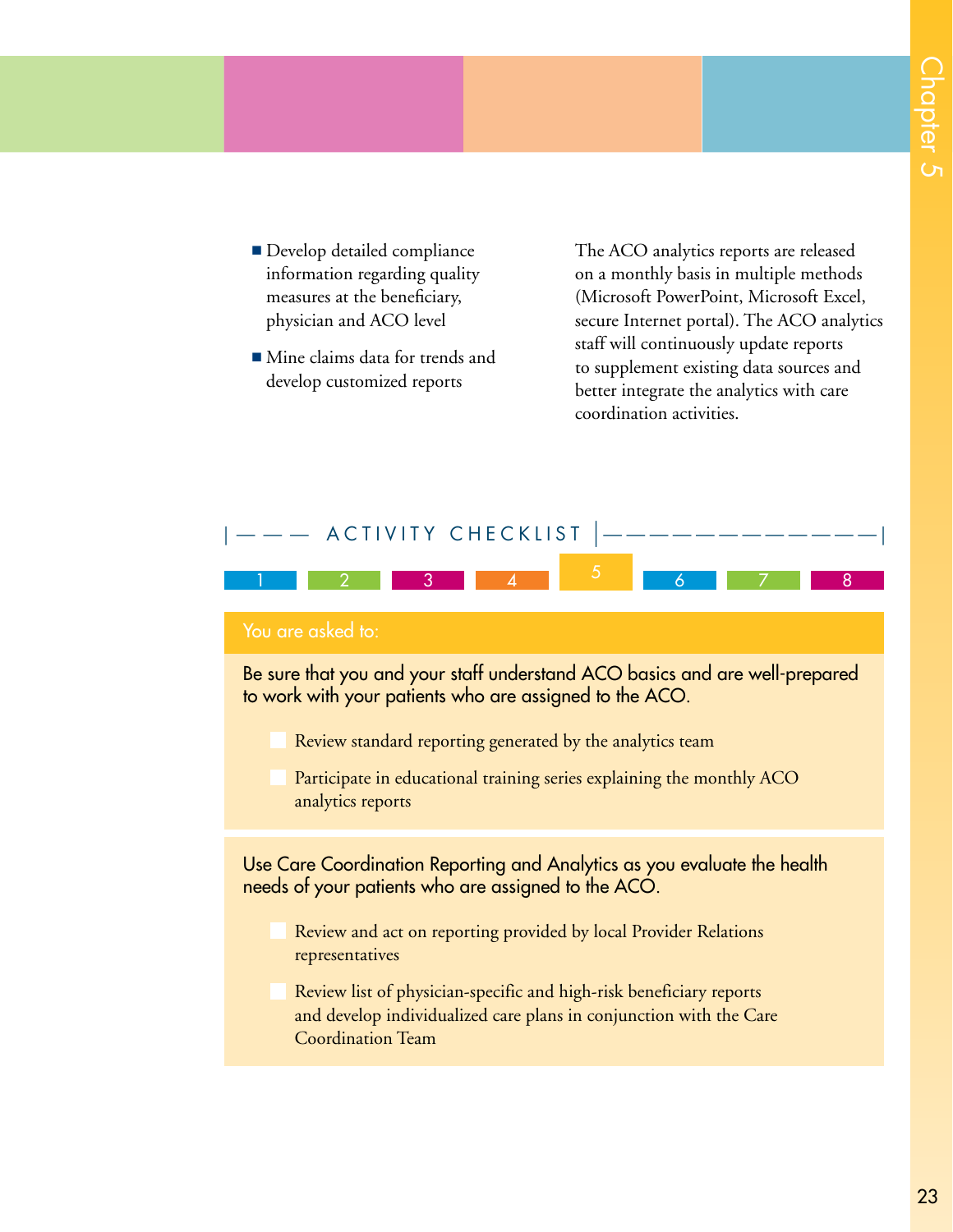

# Chapter 6 Quality Improvement Program

# Maintaining and Improving Quality

Our Quality Improvement Program (QIP) is designed to meet the quality performance and improvement goals established by the ACO's Governing Body, as well as those required by CMS, state agencies and other regulatory agencies.

Built on the structure-processoutcome model of continuous quality improvement, our QIP provides for continuous monitoring and evaluation of care and services, including:

- $\blacksquare$  Medicare beneficiary and physician satisfaction
- Implementation of clinical guidelines
- Quality of clinical care

CMS has made continuous quality improvement a key component of the Shared Savings Program. The ACO will report quality data to CMS in accordance with program requirements.

# Scope of Activities

# Beneficiary Satisfaction Survey

To better understand how beneficiaries view their Primary Care Physicians (PCPs) and their associated office staff members, the ACO will conduct an annual satisfaction survey, which will:

- $\blacksquare$  Measure the level of satisfaction with services provided
- $\blacksquare$  Identify and classify areas of high and low satisfaction
- $\blacksquare$  Compare ACO results to the National Benchmarking Database
- **Provide direction for quality** improvement
- Determine key drivers of satisfaction

An executive summary of the Satisfaction Survey results will be made available to the leadership of the ACO and, upon request, to all its providers.

## Evidence Based Guidelines

To ensure a consistent approach to care coordination, the ACO will adopt evidence-based clinical guidelines. These will be developed by the Medical Director and the Care Coordination Committee using literature and research from nationally recognized associations, along with input from appropriate local physicians and providers.

When guidelines are finalized, the ACO Management Committee will approve and distribute them to participating providers. Within the ACO, the Quality Improvement Committee will monitor the use of guidelines appropriate to the care coordination staff and providers.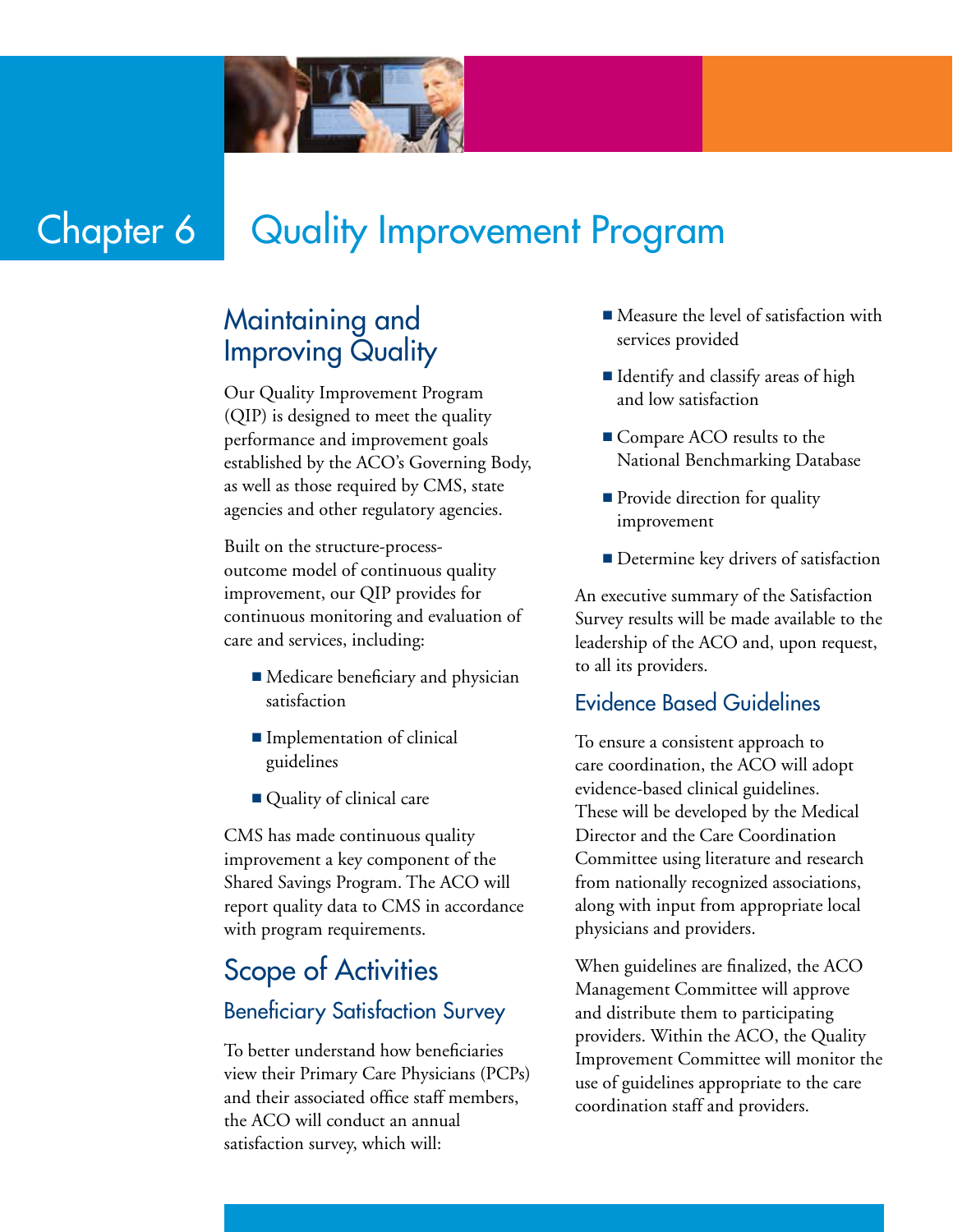## Quality Measures within the Shared Savings Program

CMS currently has established individual measures of quality performance to be used within the Shared Savings Program. While CMS continues to revise these standards, as they exist now, they span four quality domains:

- **Experience of Care**
- Care Coordination/Beneficiary Safety
- **n** Preventive Health
- At-Risk Population

ACO quality measures align with those used in other CMS quality programs, such as the Physician Quality Reporting System (PQRS) and the Electronic Health Record (EHR) Incentive Programs. They also align with the National Quality Forum and other stewards used by CMS.

The ACO will report some of these measures to CMS through a web interface designed for clinical quality measure reporting and through the results of care surveys that capture beneficiaries' ACO experience. In addition, CMS will directly calculate claims and compile administrative data through its own measures in order to reduce the ACO's administrative burden.

As an incentive for physicians to participate in the ACO, quality reporting efforts will automatically qualify for their PQRS submission. This reduces the amount of administrative tasks participating provider offices have to complete in order to qualify for these additional reimbursements.

As required by the Patient Protection and Affordable Care Act (ACA), in order for an ACO to qualify for a distribution of shared savings from CMS, the ACO must demonstrate that it meets the quality performance standards for an identified performance period.

For the first performance period, the quality performance standard requires the ACO to provide complete and accurate reporting for all quality measures. During subsequent performance periods, the ACO will continue to report on all measures but will be assessed on phased-in performance standards. This will allow ACOs to gain experience with the measures and gather useful information to help improve outcomes for our ACO-assigned populations. In addition to standards related to quality performance, CMS will use certain measures to ensure that ACOs are not avoiding at-risk beneficiaries or engaging in overuse, underuse or misuse of healthcare services.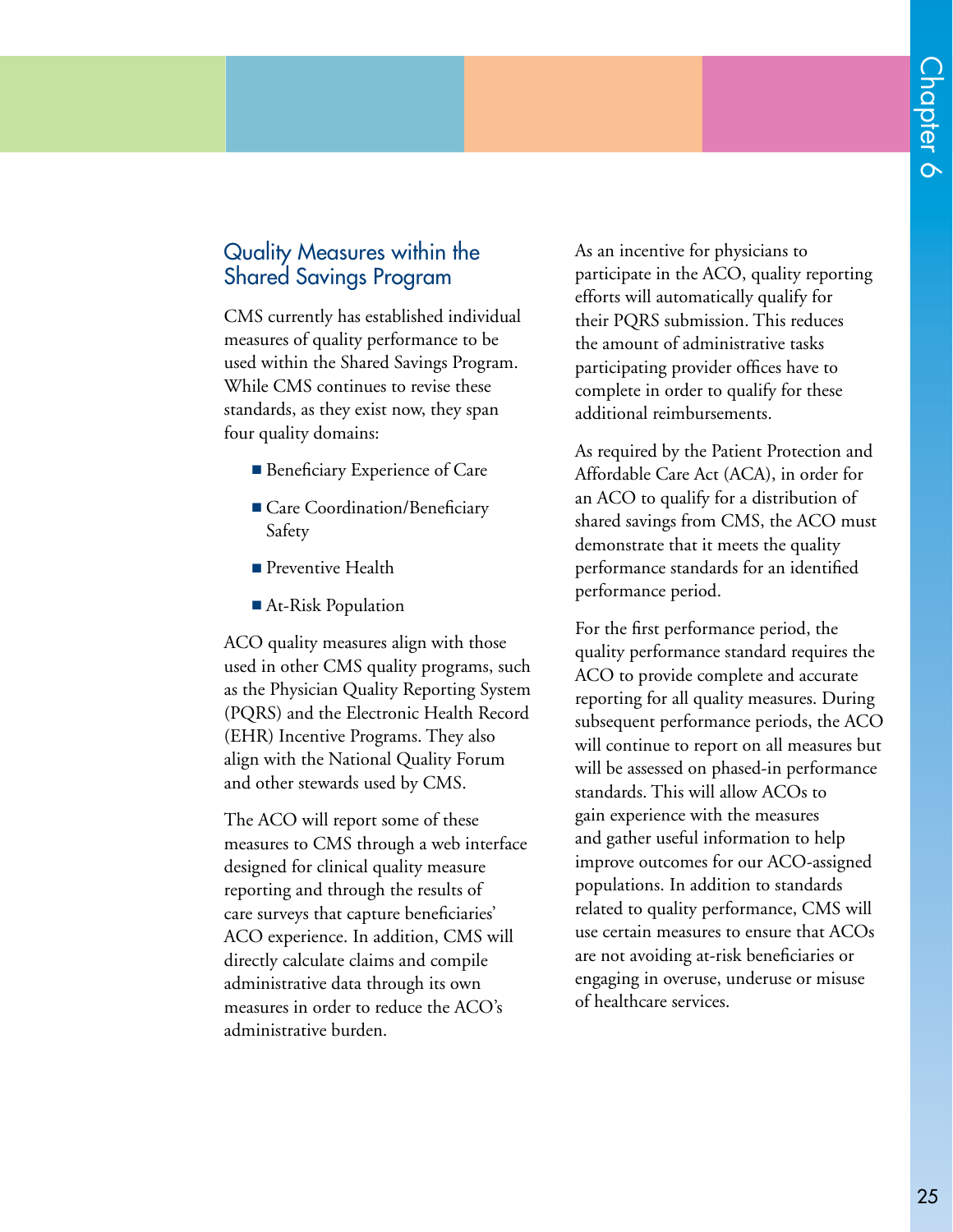

# Chapter 6 Quality Improvement Program

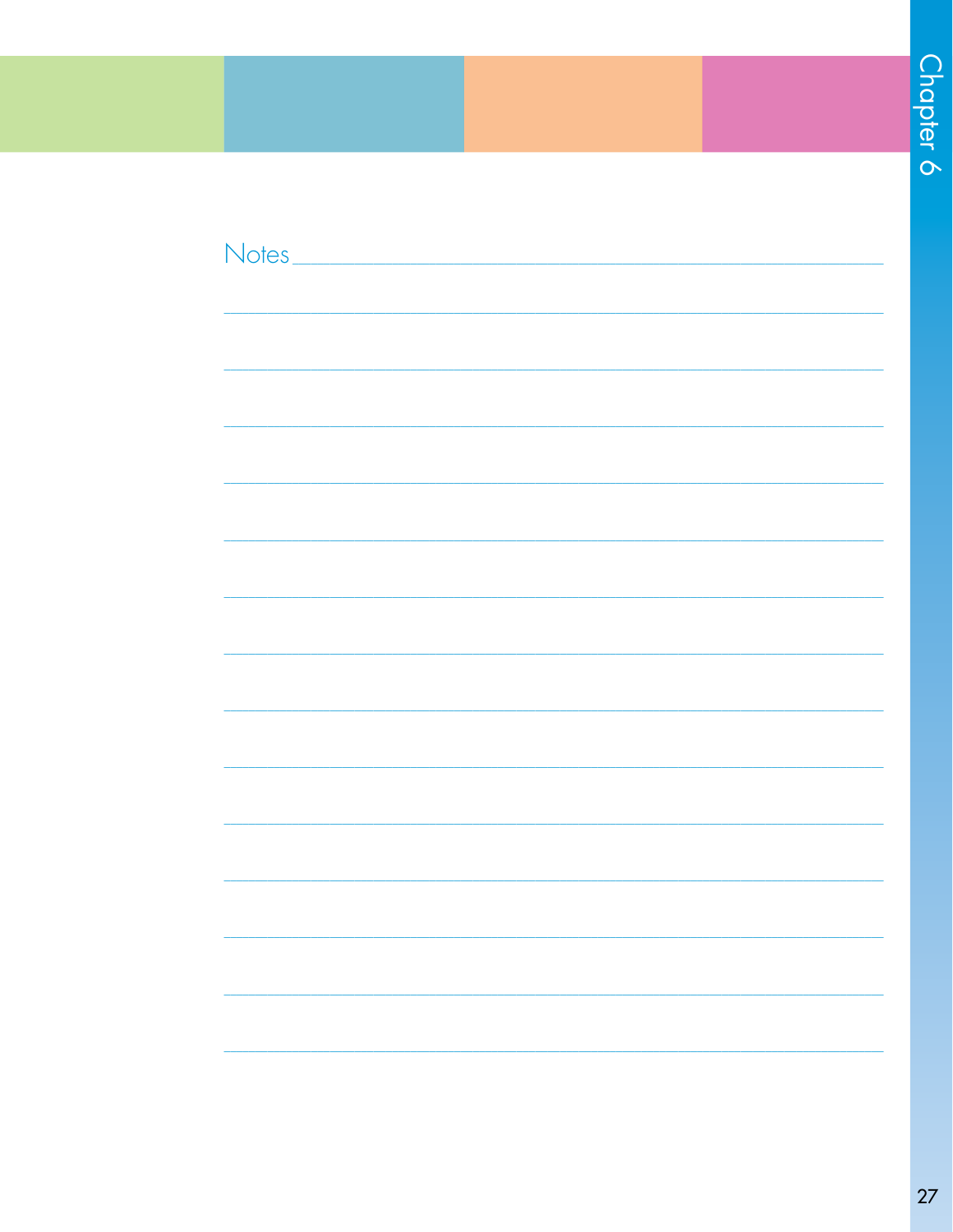

# Chapter 7 | Compliance Program

# Ensuring Compliance

The Compliance Department (Compliance) ensures that the ACO complies with the following sources of regulation:

- 1. The CMS Medicare Shared Savings Program (Shared Savings Program) requirements;
- 2. Federal and state laws and regulations; and
- 3. Internal business practices and ethical standards.

Compliance is charged with overseeing the implementation of and ensuring adherence to the CMS regulatory requirements outlined by the Shared Savings Program. The text of this regulation is available online at http://www.gpo.gov. This also requires adherence to all applicable Federal and state laws and regulations. Such laws include, but are not limited to, Anti-Kickback, Stark, Civil Monetary Penalties (CMP), and Sunshine laws.

Compliance ensures that the ACO implements and follows internal policies and procedures to ensure compliance with the above mentioned sources of regulation. These policies and procedures are the basis for determining how the organization will adhere to the regulatory requirements of an ACO.

# Who is CMS?

CMS is an agency within the U.S. Department of Health and Human Services (HHS). CMS oversees Medicare, Medicaid and the State Children's Health Insurance Program (SCHIP). Furthermore, the Shared Savings Program regulations give CMS the authority to oversee ACOs. When an ACO agrees to participate in the Shared Savings Program, they enter into a contract with CMS. Through the Shared Savings Program regulations, CMS has the power to specify requirements for ACO applications and data submissions, require and approve corrective action plans, and accept and terminate ACO participation agreements. Essentially, all regulations, requirements, requests, and oversight related to the Shared Savings Program and ACOs come from CMS.

## The Five Elements

The ACO's compliance plan is built on the Five (5) Elements outlined in the Shared Savings Program regulations. Those elements are:

- 1. Designation of a Compliance Officer who reports directly to the ACO's governing body;
- 2. Mechanisms for identifying and addressing potential and/or actual compliance problems related to the ACO's operations and performance;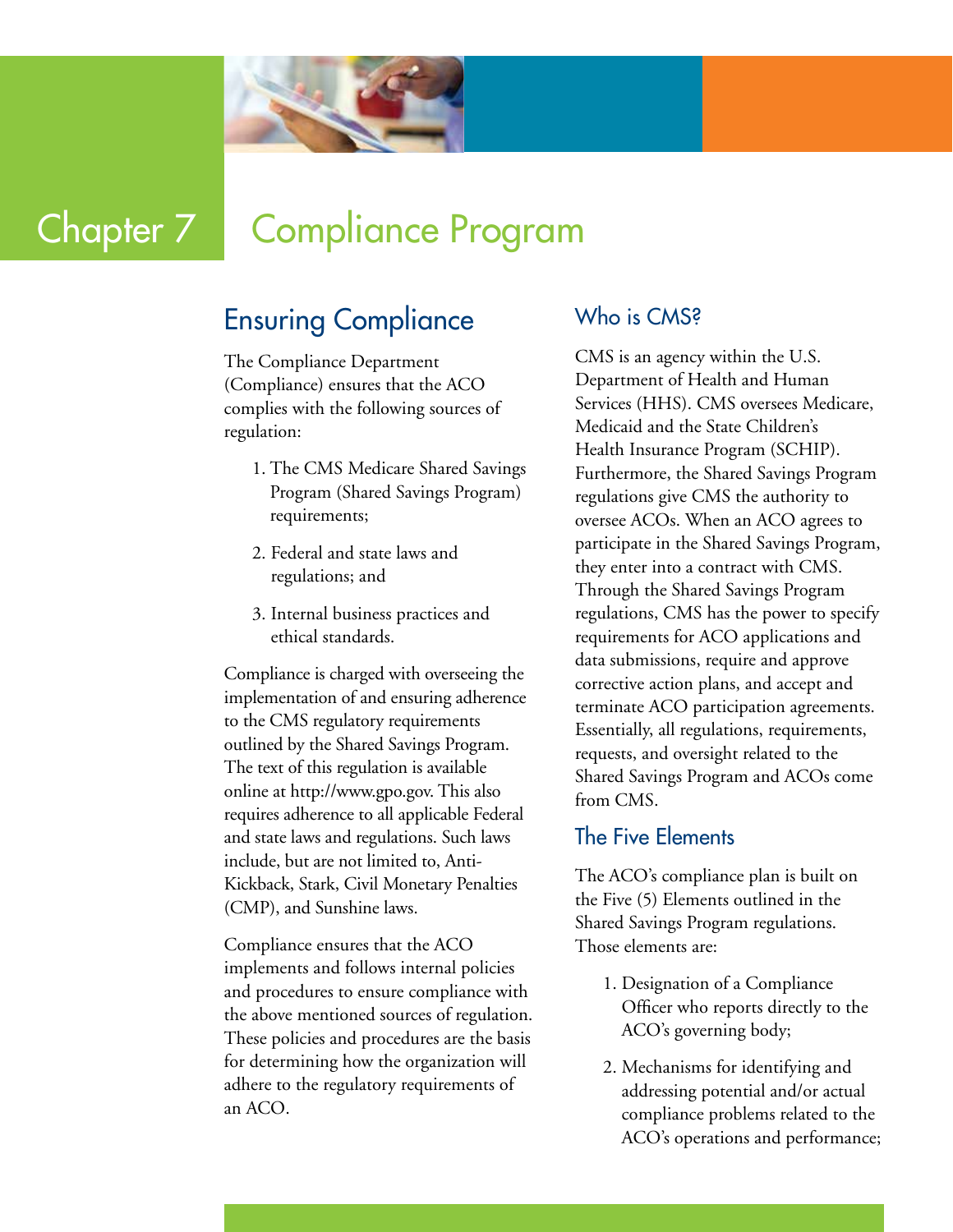- 3. A method for ACO Participants, Providers/Suppliers, and other individuals or entities performing functions or services related to the ACO's activities to report suspected problems to the Compliance Officer;
- 4. Compliance training for the ACO Participants, Providers/Suppliers, and other individuals or entities performing functions or services related to the ACO's activities; and,
- 5. A process for the ACO to report probable violations of law to an appropriate law enforcement agency.

Each of these elements was defined by CMS and all are required components of the ACO's compliance plan. It is Compliance's job to make sure that the ACO adheres to all of these elements at all times.

### Designated Compliance Officer

*What the law says:* The ACO must have a designated compliance official or individual who is not legal counsel to the ACO and who reports directly to the ACO's governing body.

*What the law means to you:* The ACO must have a designated Compliance Officer who reports directly to the ACO's Governing Body. The Compliance Officer cannot, by law, act as legal counsel for the ACO. CMS has further clarified that the Compliance Officer may be an attorney, as long as he or she is not acting as both legal counsel and a Compliance Officer.

The Compliance Officer for the ACOs is Paul Dominianni. Paul is available as a resource for the ACO to discuss anything from ACO innovations to suspected compliance problems. Paul's contact information is as follows:

### **Paul Dominianni**

ACO Compliance Officer 44 South Broadway, Suite 1200 White Plains, NY 10601 Phone: 914-288-4656 Fax: 914-288-4605 pdominianni@UniversalAmerican.com

## Identifying and Addressing Compliance Problems

*What the law says:* The ACO must have mechanisms for identifying and addressing compliance problems related to the ACO's operations and performance.

*What the law means to you:* The Shared Savings Program regulations outline a number of requirements that each ACO has to meet, such as requirements of the Governing Body and other committees, data collection and reporting, beneficiary assignments and notification, records retention, monitoring quality performance standards, and marketing materials requirements. This element requires that the ACO have mechanisms in place to identify and address compliance problems related to these, and all other Shared Savings Program requirements. These mechanisms are outlined and detailed in the ACO's Policies and Procedures  $(P\&Ps)$ .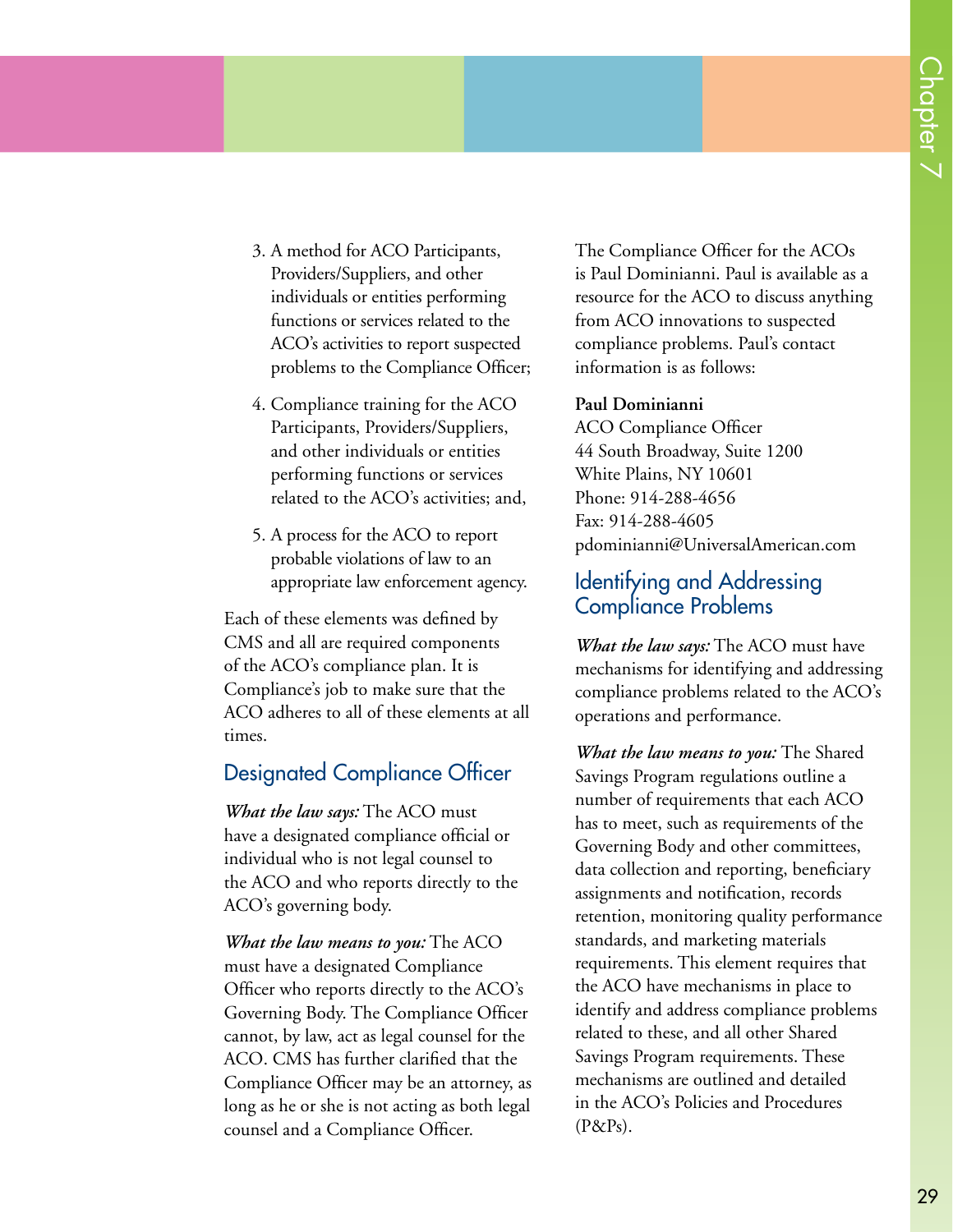

# Chapter 7 Compliance Program

CHS has created template P&Ps that the ACO may use and modify to meet its own needs. The ACO **is not required** to use these template P&Ps and may instead: (1) use existing P&Ps; (2) create its own completely distinct P&Ps; or, (3) use a combination of existing/self-created P&Ps and the template P&Ps. No matter which option the ACO chooses any and all P&Ps must go through Compliance to ensure that they meet the minimum requirements set forth by CMS in the Shared Savings Program regulations.

The Compliance Officer is also responsible for developing an annual monitoring work plan that will:

- 1. Identify potential risks associated with ACO activities;
- 2. Prioritize and develop oversight activities;
- 3. Initiate and implement reviews of operational processes; and,
- 4. Assist in the evaluation of the effectiveness of the compliance plan.

When monitoring processes or identifying issues, Compliance will work with the Executive Director and the Governing Body of the ACO to implement remedial actions as necessary, including Corrective Action Plans (CAPs). CAPs will specify implementation tasks, the names of the individuals accountable for implementation, and the time frames for resolution and remediation.

## Reporting Suspected Problems

*What the law says:* The ACO must have a method for employees or contractors of the ACO, ACO Participants, ACO Providers/Suppliers, and other individuals or entities performing functions or services related to ACO activities to anonymously report suspected problems related to the ACO to the Compliance Officer.

*What the law means to you:* The ACO must have an anonymous reporting system. Although Compliance encourages anyone who has information regarding suspected compliance problems to contact us right away, we understand that sometimes anonymity is necessary and preferable. In these situations, both the ACO and CHS have anonymous reporting hotlines that anyone may call at any time to report anything that he/ she suspects to be a compliance issue. No one needs permission to call this hotline. The hotline number(s) and directions on leaving anonymous messages on the hotline are outlined in the template P&Ps.

## Compliance Training

*What the law says:* The ACO must have compliance training for the ACO, ACO Participants, and the ACO Providers/ Suppliers, and other individuals or entities performing functions or services related to the ACO's activities.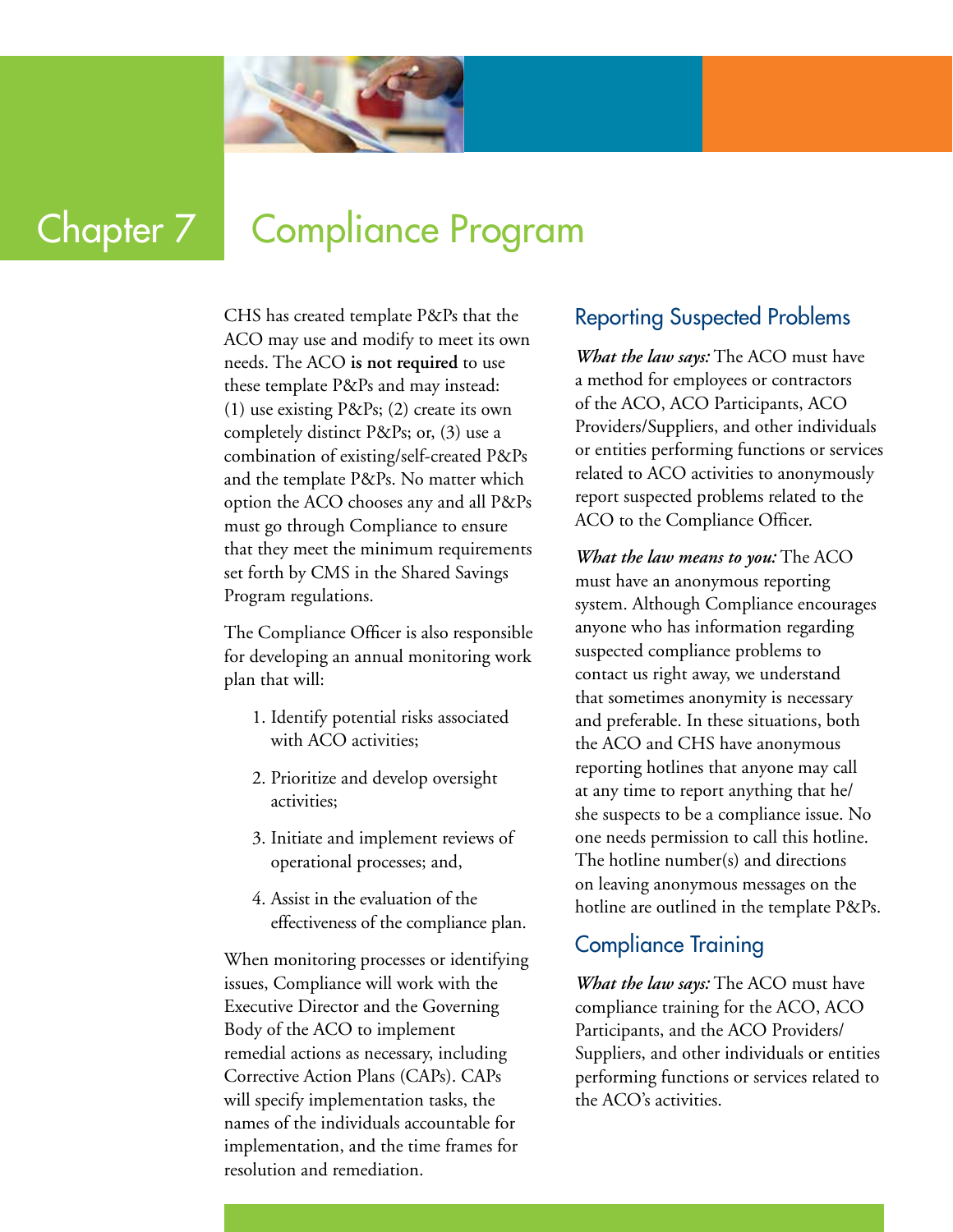*What the law means to you:* The ACO is required to have a training course in place for ACO Participants and Providers/ Suppliers, and other individuals or entities performing functions or services related to the ACO's activities. The ACO can decide how to train these individuals; however, the training **must** be performed (1) at the

point of hire or contract and (2) annually thereafter.

There are two options available to the ACO: (1) in-person seminars or (2) online training. The details and merits of each are outlined below.

| <b>In-Person Seminars</b>                                                                                                                                                       | <b>Online Training</b>                                                                                                                                                                                          |
|---------------------------------------------------------------------------------------------------------------------------------------------------------------------------------|-----------------------------------------------------------------------------------------------------------------------------------------------------------------------------------------------------------------|
| • Conducted by the ACO/Executive<br>Director (ED)<br>• Provided on site at every participating<br>physician's office<br>• ACO/ED works with CHS to create<br>training materials | • Operated by CHS<br>• Available online 24/7:<br>www.chsacotraining.com<br>• CHS system will track training and<br>completion by staff<br>• CHS system will store training records for<br>requisite time period |
| ACO is responsible for                                                                                                                                                          | ACO is responsible for                                                                                                                                                                                          |
| · Ensuring that all appropriate staff<br>members complete training                                                                                                              | · Providing a list of staff members who<br>require training to Compliance                                                                                                                                       |
| · Maintaining training records for at least<br>10 years                                                                                                                         | • Educating staff on where to go for<br>training and when to complete training                                                                                                                                  |
| • Notifying Compliance once the training<br>is complete                                                                                                                         | • Enforcing training deadlines                                                                                                                                                                                  |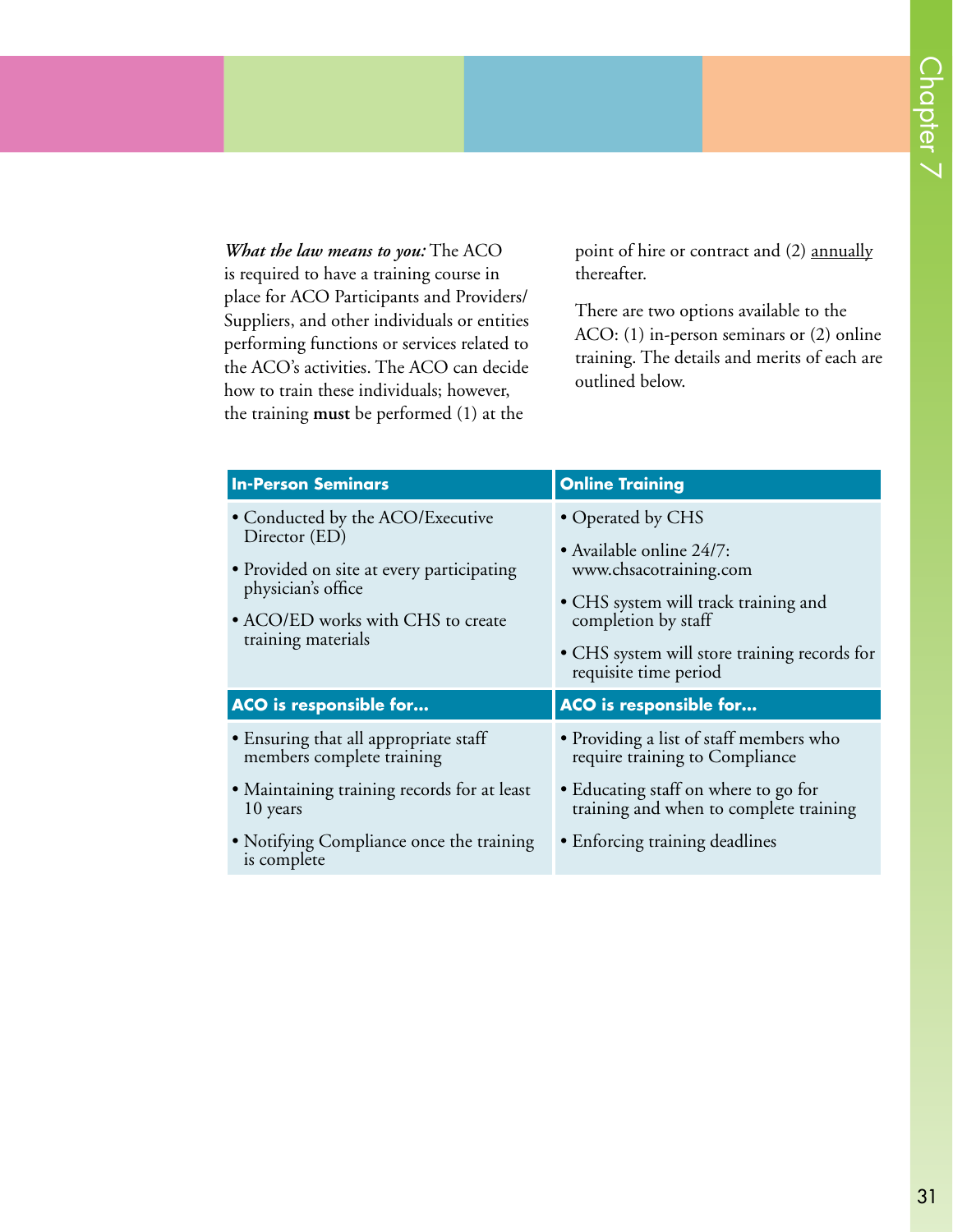

# Chapter 7 Compliance Program

### Reporting Requirements

*What the law says:* The ACO must have a requirement for the ACO to report probable violations of the law to an appropriate law enforcement agency.

*What the law means to you:* The ACO must have P&Ps in place to ensure that probable violations of law are reported to the appropriate law enforcement agency. These requirements are outlined in the template P&Ps.

When the situation is unclear, or if you are unsure, it is best to contact Compliance directly or through the anonymous reporting hotline. Compliance is the ACO's best resource for determining how to proceed in these situations.

### **Waivers**

There are many components of an effective Compliance Program as outlined and mandated by CMS. We understand that the primary goals for the ACO are to provide beneficiaries with quality healthcare and improve health outcomes, but we must do so within these requirements. CMS has established four fraud and abuse waivers that allow ACOs to conduct activities that would otherwise trigger federal regulations (e.g., Stark, Anti-Kickback, CMP).

For example, in some circumstances the Patient Incentives Waiver permits ACOs to provide beneficiaries with items such as a blood pressure cuff to help them track their blood pressure. CMS understands

that it is the goal of an ACO to promote collaboration between Participants and Providers/Suppliers and beneficiaries to improve beneficiaries' healthcare quality and outcomes. Therefore, the Patient Incentives Waiver makes it possible for an ACO to provide in-kind items or services to beneficiaries under the following conditions:

- 1. There is a reasonable connection between the items/services and the medical care of the beneficiary; **and**
- 2. The items/services are preventive care items; **or**
- 3. The items/services advance a clinical goal for the beneficiary (such as adhering to a treatment plan or managing a chronic condition).

These in-kind items and services **cannot** be used to provide gifts or other remuneration to beneficiaries as inducements for receiving items or services from, or remaining in, an ACO or with ACO Providers/Suppliers.

Compliance is an excellent resource to help determine which in-kind items fall within the conditions set by CMS and which items do not. Compliance can help you delve into the Shared Savings Program regulations and create an ACO that truly works for its Participants, Providers/ Suppliers, and, most importantly, its beneficiaries. Contact Compliance if you want to use this waiver or learn about the other waivers available to ACOs.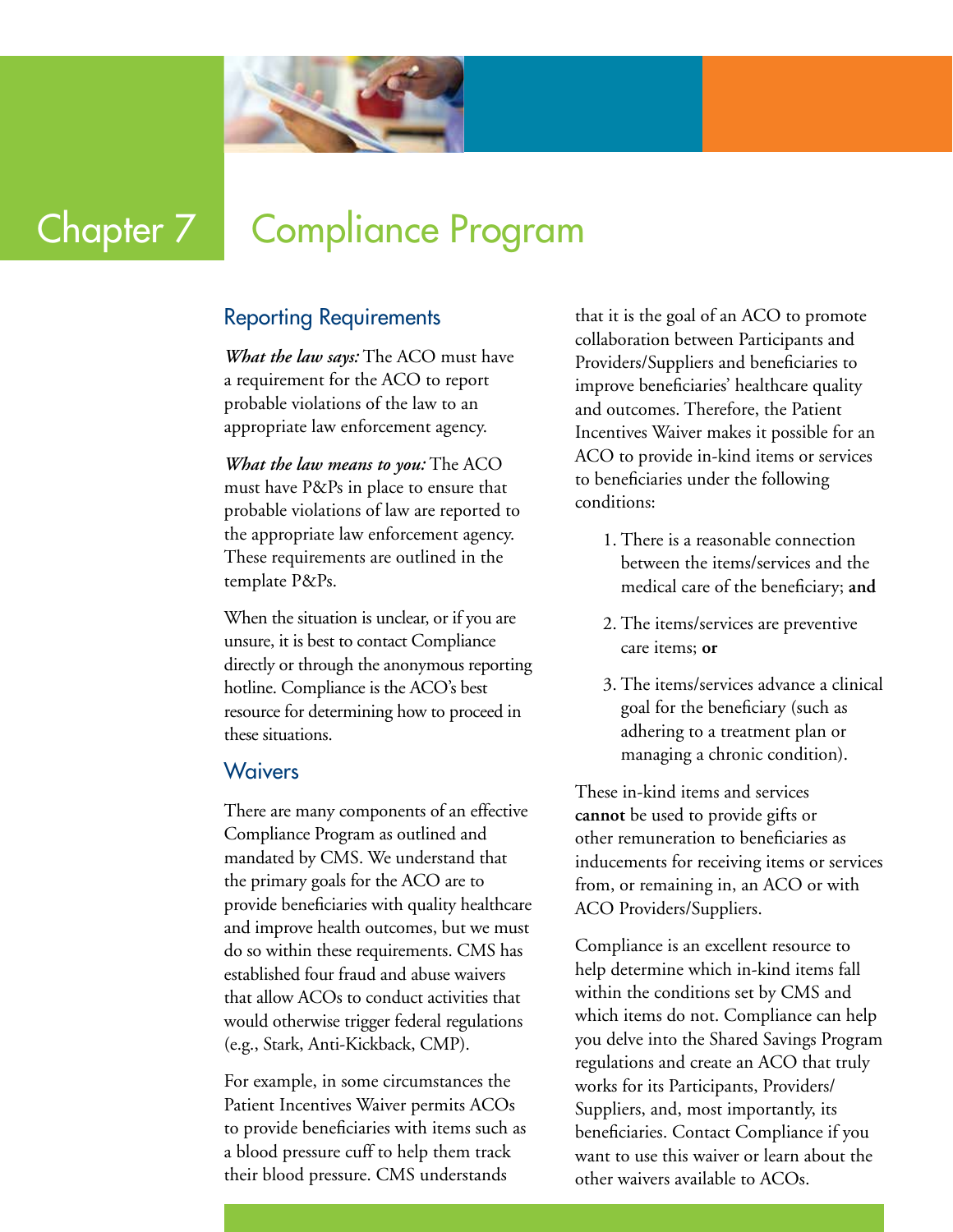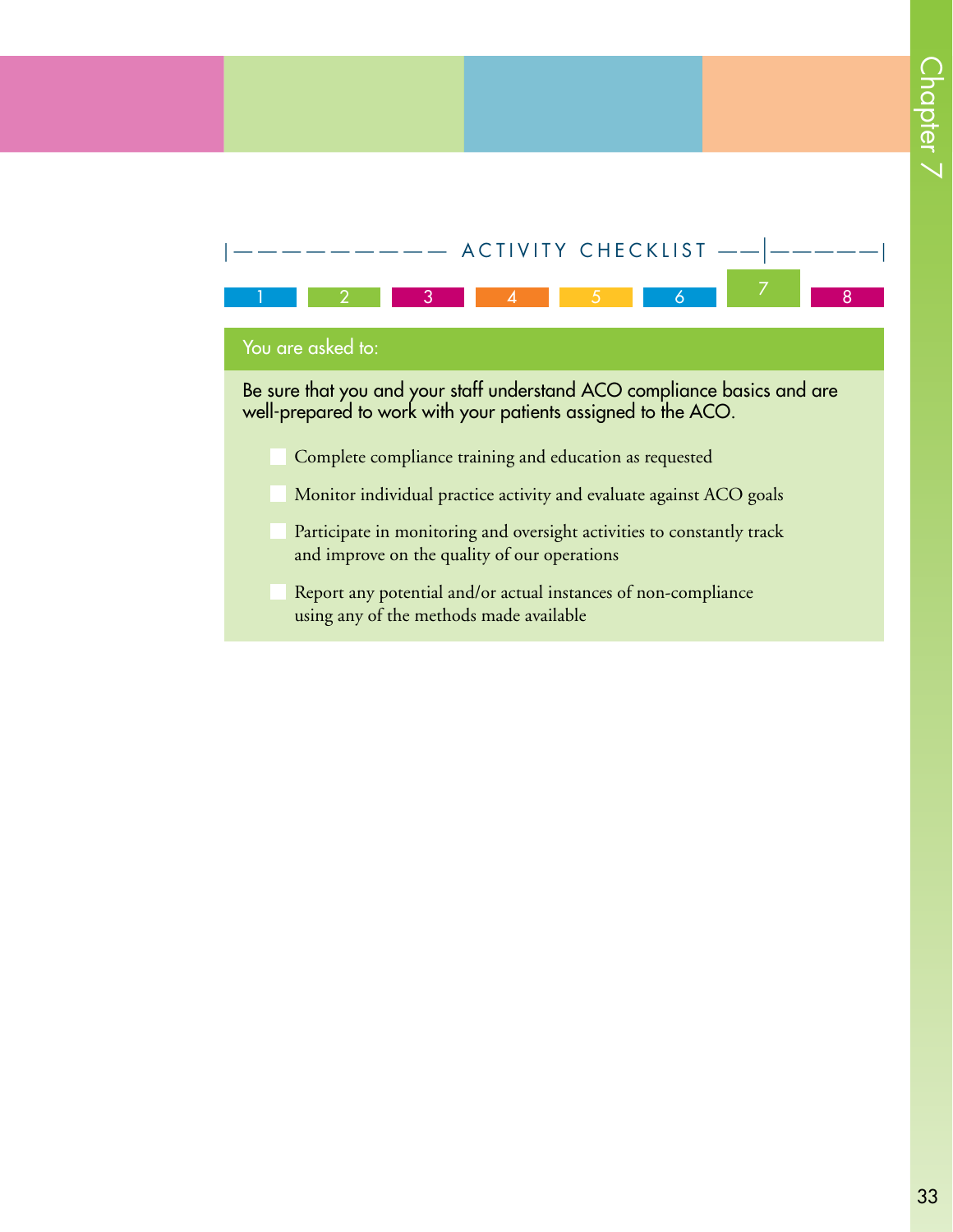

# Chapter 8 Governance and Leadership

# **ACO Structure**

The Federal government takes a protective stance toward people with Medicare, and this guardianship role naturally extends to the ACOs regulated by the CMS.

CMS requires all ACOs to have a governing board, or Governing Body, to guide and monitor the activities of the ACO. The Governing Body has the authority to act on behalf of and execute the functions of the ACO, thus providing governance and leadership for the organization.

# Scope of Activities

## Control and Voting Power

Control and voting power of the ACO is generally distributed as follows:

- ACO participants/providers/ suppliers — 75%
- $\blacksquare$  Medicare Beneficiaries 2%
- $\blacksquare$  CHS representatives 23%



\* The structure and names of the governing bodies as well as control and voting power may vary by ACO.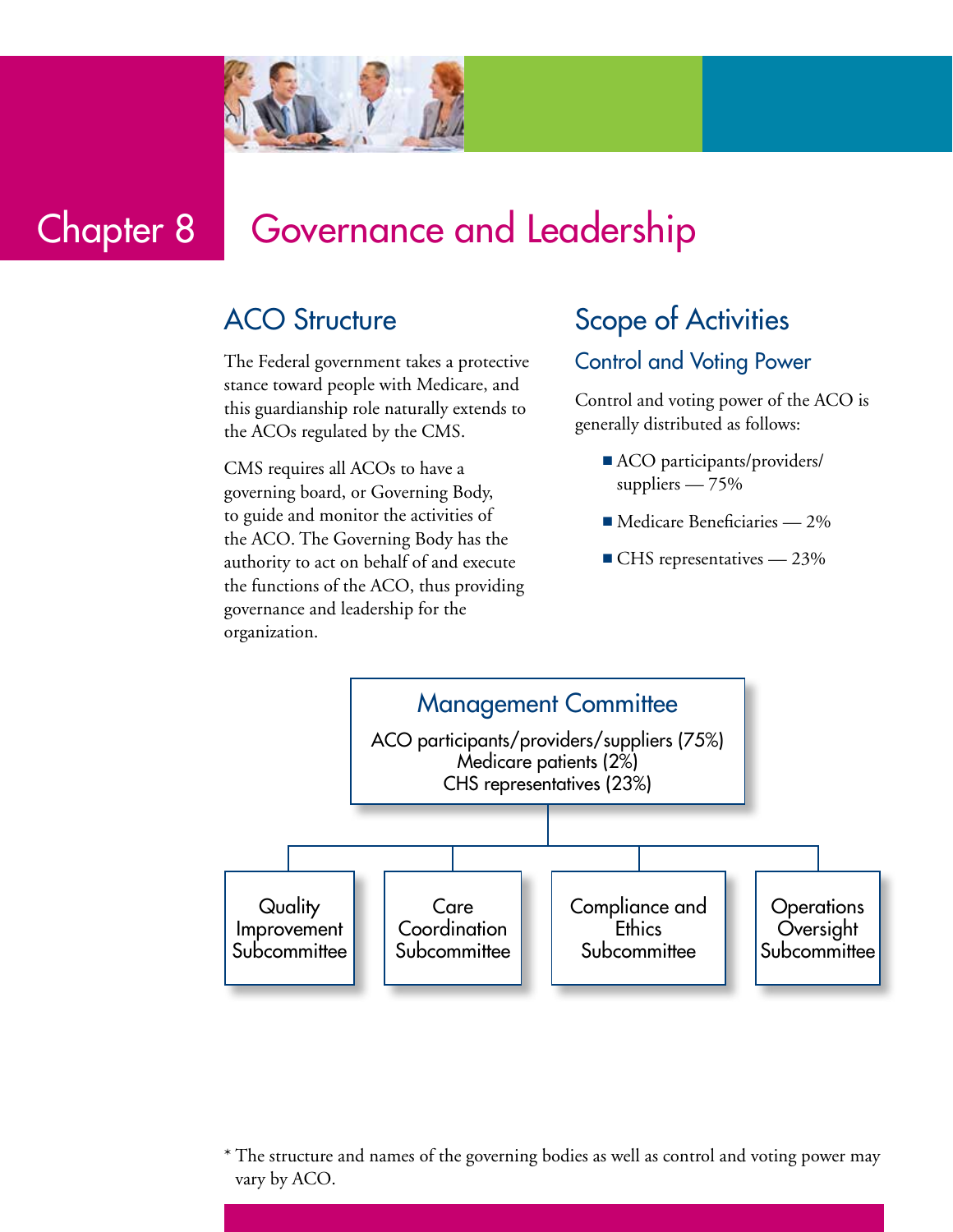The Governing Body provides leadership to the ACO and ensures that governance objectives and shared values are met. The Governing Body is responsible for, at a minimum, the following:

- Incorporating and maintaining a transparent governing process
- $\blacksquare$  Selecting and appointing a Chief Executive Officer (CEO) and any officers of the company to serve on behalf of the ACO and manage its affairs
- **Reviewing and monitoring** performance and having authority to remove such officers
- Entering into any material contracts, financial agreements and vendor relationships in accordance with the ACO Operating Agreement, including, but not limited to, CMS contracts
- $\blacksquare$  Fostering and ensuring compliance with relevant laws, rules and regulations affecting the ACO
- $\blacksquare$  Maintaining financial stability of the ACO, including approving budgets and monitoring expenditures
- Monitoring ACO performance and ACO participant/provider/supplier participation
- Establishing criteria and approving distribution of Shared Savings Program savings
- $\blacksquare$  Ensuring the filing of any documents with any regulatory agency, including CMS and/or the Internal Revenue Service (IRS)

The Governing Body has a fiduciary duty to the ACO and shall act consistently with its duty. It shall have, maintain and abide by the ACO conflict of interest policy.

## ACO Subcommittees

In addition to the Governing Body, ACO governance is comprised of a number of subcommittees.

### Quality Improvement Subcommittee\*

The Quality Improvement Subcommittee is responsible for developing and monitoring ACO quality. This includes developing programs to support the Shared Savings Program quality measures as well as reviewing the quality performance of ACO participants. The Quality Improvement Subcommittee also addresses any quality-of-care issues that may arise.

<sup>\*</sup> The Quality Improvement and Care Coordination Subcommittees may be combined into a single "Quality Improvement/Care Coordination Subcommittee."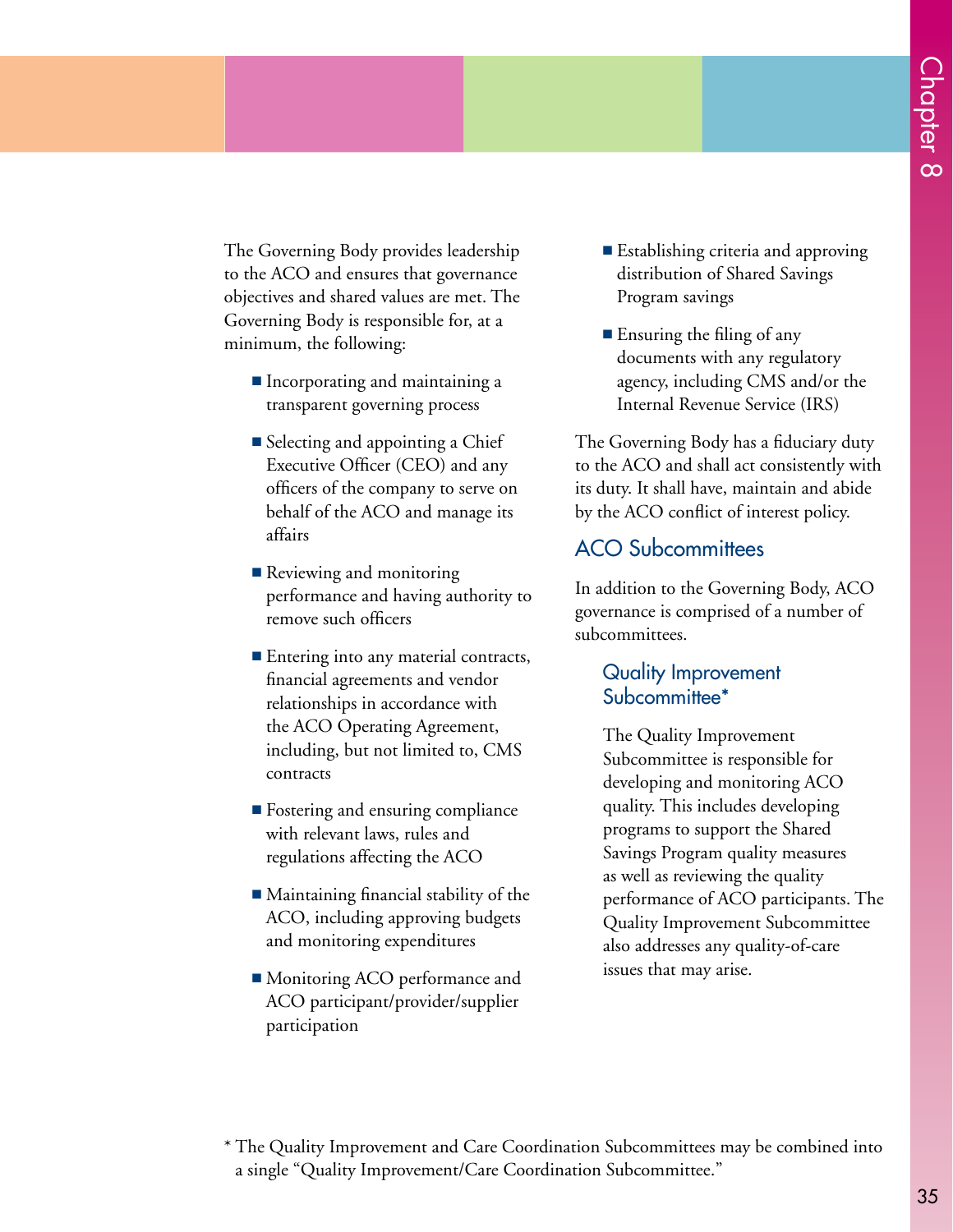

# Chapter 8 Governance and Leadership

### Care Coordination Subcommittee\*

The Care Coordination Subcommittee is responsible for developing "best practices," clinical guidelines, and evidence-based protocols for the ACO. Using analytics, this Subcommittee reviews and identifies opportunities for efficiency in delivery of care. It also oversees all care coordination activities.

### Compliance and Ethics **Subcommittee**

The Compliance and Ethics Subcommittee develops and manages all compliance-related activities and procedures. In order to ensure the integrity and ethical behavior of the organization and all responsible parties, the Compliance and Ethics Subcommittee is responsible for designing and implementing a comprehensive Compliance Program. The Compliance Program includes, but is not limited to:

- $\blacksquare$  An annual Compliance Plan that is overseen by a Compliance Officer
- $\blacksquare$  A monitoring and oversight program, including tools, processes and infrastructure to detect potential compliance violations
- $\blacksquare$  A means to receive and act on reports of potential and actual compliance-related concerns
- $\blacksquare$  Generation and dissemination of compliance-related reports
- $\blacksquare$  A compliance training and education program
- $\blacksquare$  A compliance and risk management program
- $\blacksquare$  A process to report potential and actual compliance-related incidents to external agencies when appropriate

When there is a suspected violation of a regulation or of a policy and procedure, the Compliance and Ethics Subcommittee is also responsible for overseeing the investigation process, responding to compliance issues or breaches, and the development, implementation and oversight of a corrective action plan (CAP).

### Operations Oversight Subcommittee

The Operations Oversight Subcommittee oversees the operations of the ACO. In maintaining operations, the Subcommittee has, among other things, the following responsibilities:

\* The Quality Improvement and Care Coordination Subcommittees may be combined into a single "Quality Improvement/Care Coordination Subcommittee."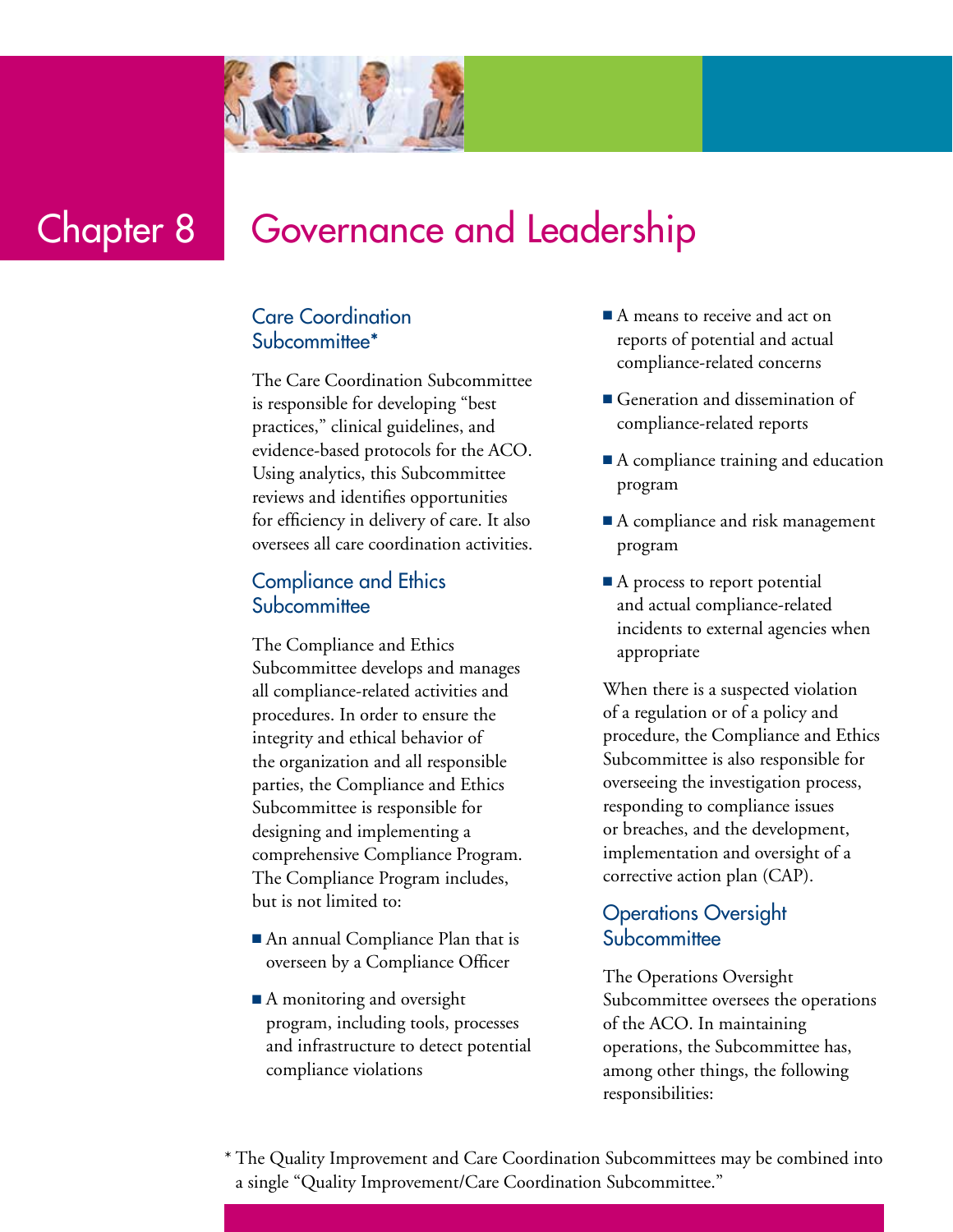- **n** Developing, implementing and monitoring all operational policies and procedures; this includes policies and procedures that support compliance with the Shared Savings Program and any other federal and state rules and regulations.
- <sup>n</sup> Planning, evaluating, recommending and implementing organizational initiatives
- **Establishing and maintaining** effective working relationships with vendors, managers and physicians
- $\blacksquare$  Monitoring beneficiary engagement survey feedback and contributing to the process of resolving complaints and service issues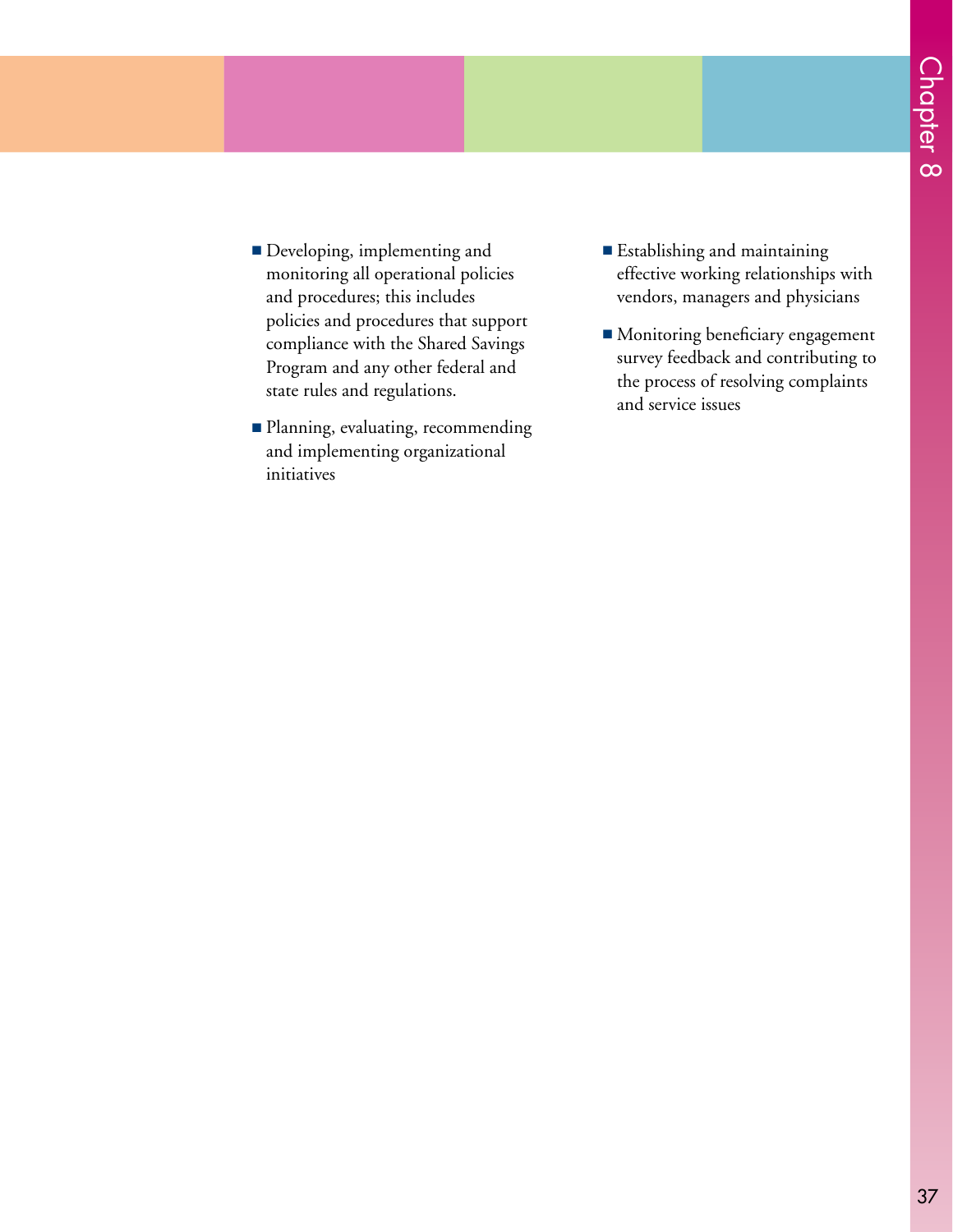

# Appendix Provider Checklist

# **Getting Started**

Be sure that you and your staff understand the Shared Savings Program ACO basics and are wellprepared to work with your patients who are assigned to the ACO.

- $\Box$  Review the Handbook in its entirety to learn how the ACO works and your responsibilities as a participating provider. (Chapter 1)
- $\Box$  Complete all ACO training programs including ACO launch training, compliance, care coordination, reporting and analytics, and other training. (Chapter 2)
- $\Box$  Prepare to address questions regarding ACO basics and the Shared Savings Program. (Chapter 3)
- $\Box$  Complete office set-up to ensure ACO launch readiness:
	- Display ACO signage, as required by CMS. (Chapter 2)
	- Keep important information accessible to all office personnel, including Key Contacts List, Care Coordination Request Form, or other similar ACO tools (mostly contained in the Office Set-Up Kit delivered to each participating office).

## Beneficiary Care

Use Care Coordination Reporting and Analytics as you evaluate the health needs of your patients who are assigned to the ACO.

- $\Box$  Review the beneficiary roster to identify patients who are assigned to the ACO and have not yet completed their annual exam. (Chapter 4)
- $\Box$  Review the beneficiary roster as well as the High-Risk Beneficiary Report to identify beneficiaries who may be candidates for care coordination. (Chapter 4)
- Review Personal Health Assessment (PHA) reports shared by the Care Coordination Team. Address health and social needs revealed through PHA when caring for patients who are assigned to the ACO and developing care plans. (Chapter 4)
- $\Box$  Review ongoing reporting provided by ACO Provider Relations representatives. (Chapter 5)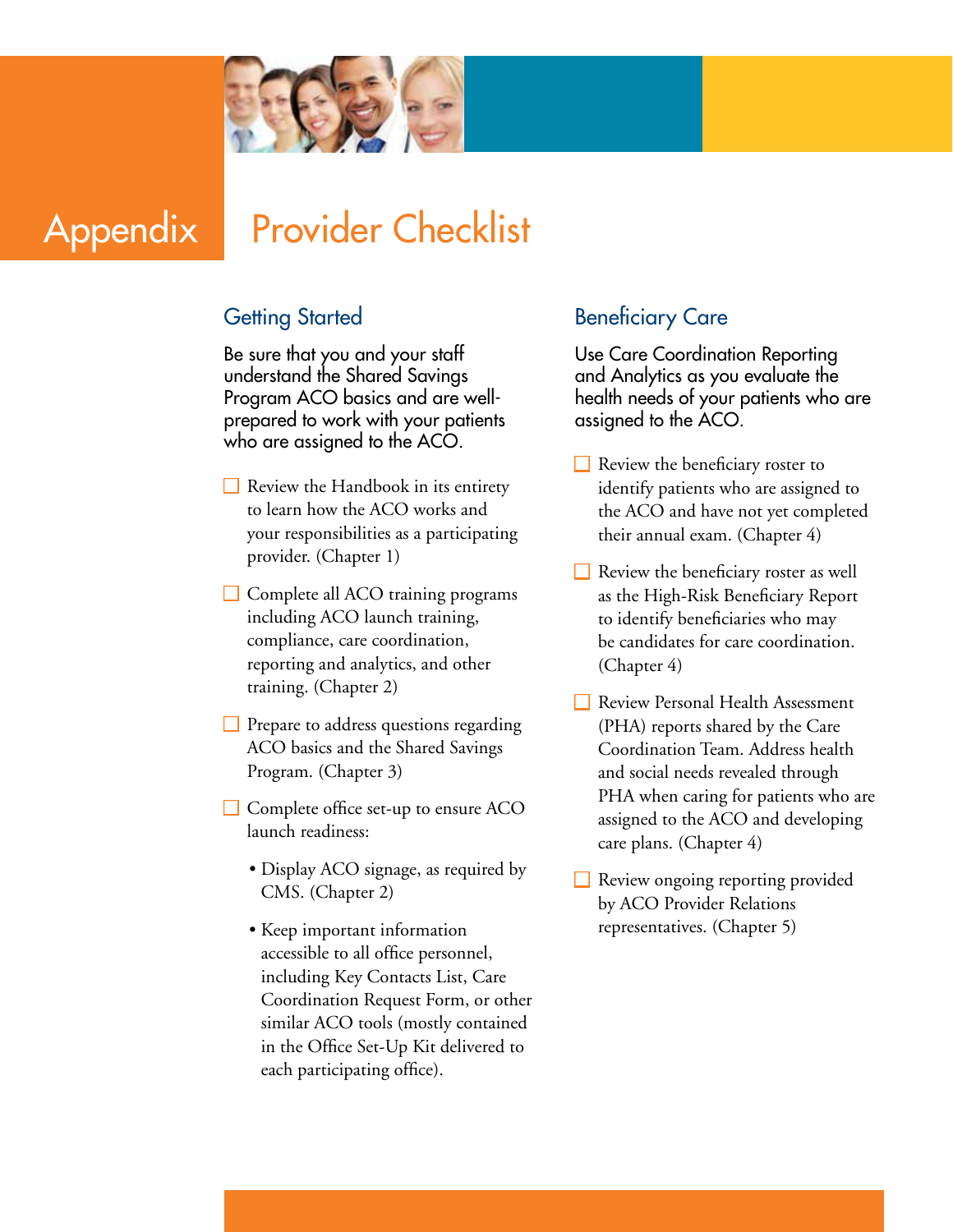Deliver care to meet the identified health needs of a beneficiary. Freely access ACO Care Coordination Program services and assistance to meet both beneficiary and ACO goals.

- $\Box$  Ensure that all of your patients who are assigned to the ACO complete an annual physical exam. (Chapter 3)
- $\Box$  Collaborate with the Care Coordination Team to develop individualized care plans for beneficiaries in need of care coordination support. (Chapter 2)
- $\Box$  Initiate care coordination support by calling our Care Coordination Team or by submitting a Care Coordination Request Form. Always alert the Care Coordination Team when your patients who are assigned to the ACO are admitted to the hospital. (Chapter 4)
- $\Box$  Regularly update medical records and care plans. (Chapter 3)
- $\Box$  Access alternate language services provided by ACO's external resources, if beneficial in communicating with beneficiaries or their caregivers. (Chapter 2)

## Program Effectiveness (see Chapter 6)

Actively participate in shaping and strengthening the overall ACO program:

- $\Box$  Provide input to the ACO's clinical guidelines.
- $\Box$  Respond to feedback received through the annual Beneficiary Satisfaction Survey.
- $\Box$  Follow guidance and best practices provided by ACO leaders and administrators.

Monitor individual practice activity and evaluate against ACO goals.

- $\Box$  Use ACO resources, including an analytic tool, reporting, and clinical or administrative staff to measure practice activity and progress against quality measures.
- $\Box$  Participate in oversight activities, as required, to track and improve the quality of ACO operations. Report instances of non-compliance using any methods made available.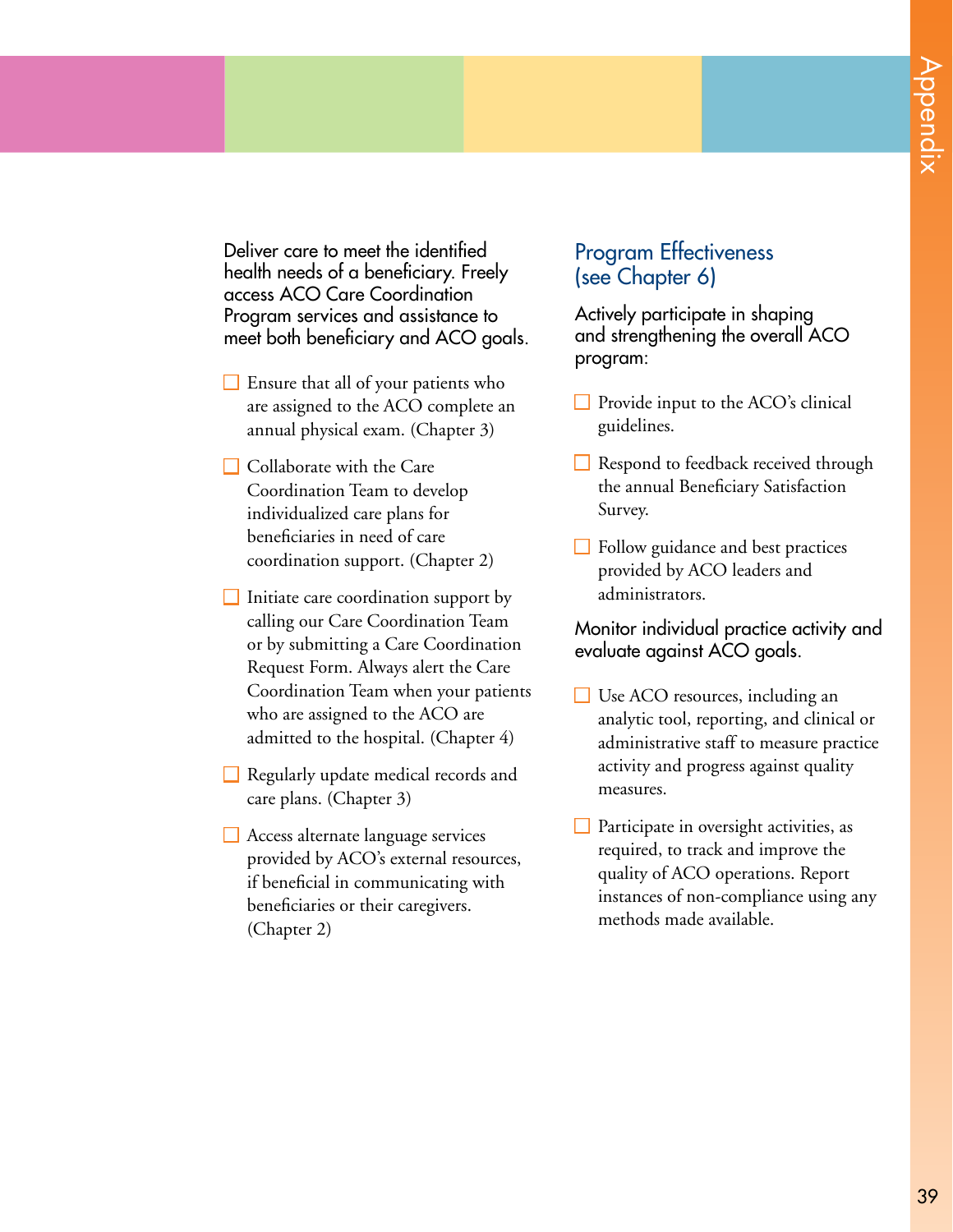

Appendix

# **Provider Checklist**